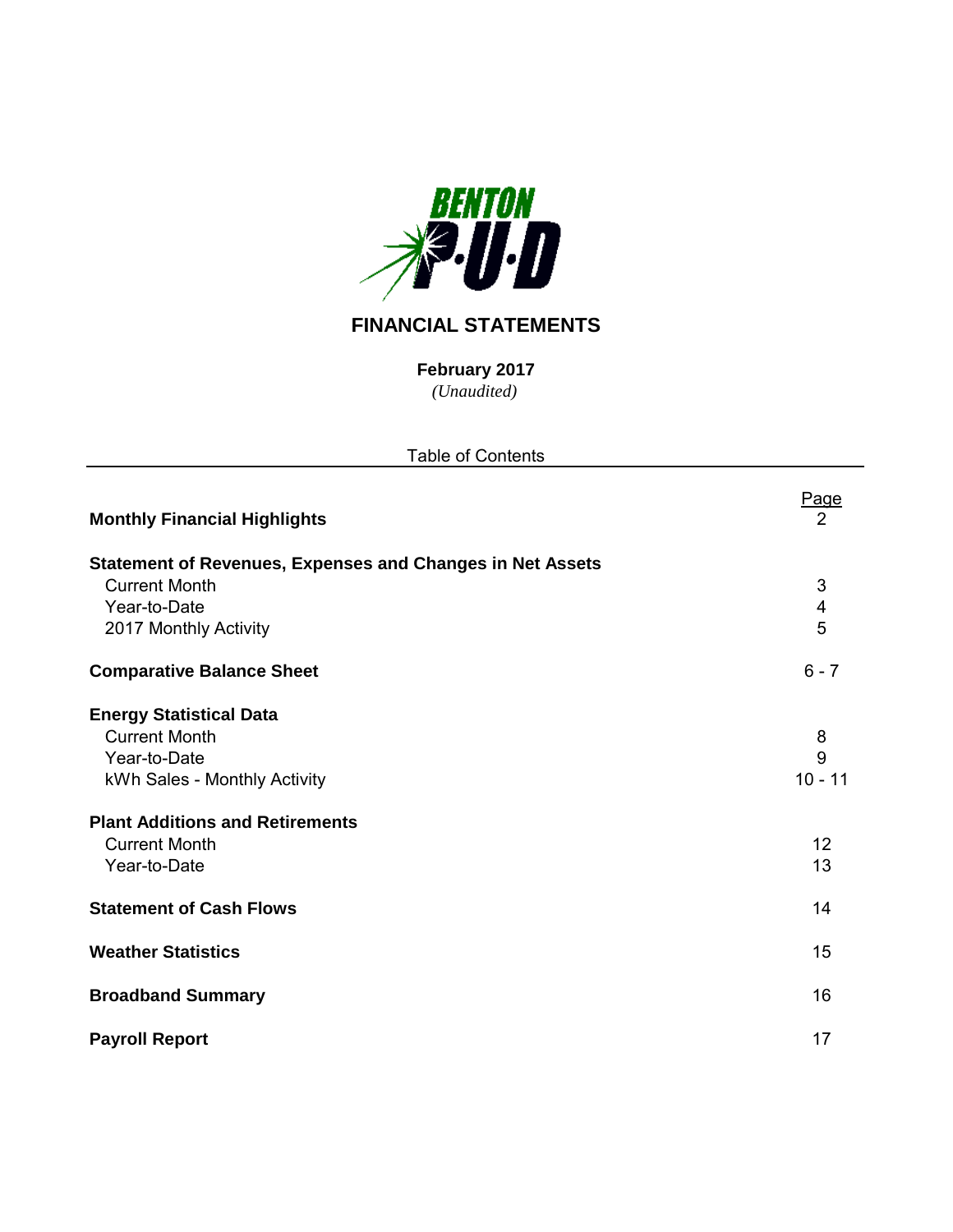

# *Financial Highlights February 2017*

 *Issue date: 4/10/17*

Financial highlights for the month of February:

- District operations resulted in a increase in net assets of \$700,000 for the month.<br>
> The average temperature of 32.4° was 5.8° below normal. Heating degree days The average temperature of 32.4° was 5.8° below normal. Heating degree days were 22% above the 14 year average.<br>
Total retail kWh billed during February was 22% above last year.
- 
- $\triangleright$  Total retail kWh billed during February was 22% above last year.<br> $\triangleright$  Net power supply costs were \$6.6M for the month with energy sa Net power supply costs were \$6.6M for the month with energy sales for resale of \$1.1M and an average price of \$24 per MWh.
- February's non-power operating costs of \$1.7 million before taxes and depreciation were slightly above last year.
- $\triangleright$  Net capital expenditures were  $$1M$  for the month.

|                               |          | (in thousands of dollars) |            |     |     |     |     |     |            |     |            |            |                       |               |                         |
|-------------------------------|----------|---------------------------|------------|-----|-----|-----|-----|-----|------------|-----|------------|------------|-----------------------|---------------|-------------------------|
| <b>Change in Net Position</b> | Jan      | <b>Feb</b>                | <b>Mar</b> | Apr | May | Jun | Jul | Aug | <b>Sep</b> | Oct | <b>Nov</b> | Dec        | <b>Total YTD</b>      | <b>Budget</b> | 2017<br><b>Forecast</b> |
| Actual                        | \$2,016  | \$709                     |            |     |     |     |     |     |            |     |            |            | \$2,725               |               | \$6,300                 |
| Budget                        | \$1,809  | (\$792)                   |            |     |     |     |     |     |            |     |            |            | \$1,017               | \$1,983       |                         |
|                               |          |                           |            |     |     |     |     |     |            |     |            |            |                       |               |                         |
| <b>Net Margin</b>             | Jan      | Feb                       | Mar        | Apr | May | Jun | Jul | Aug | Sep        | Oct | <b>Nov</b> | <b>Dec</b> | <b>Total</b>          | <b>Budget</b> | Forecast                |
| <b>Retail Revenues</b>        | \$12,877 | \$10,163                  |            |     |     |     |     |     |            |     |            |            | \$23,040              | \$122,676     | \$124,911               |
| Less: Net Power Costs         | (7, 775) | (6, 567)                  |            |     |     |     |     |     |            |     |            |            | (14, 337)             | (80, 796)     | (79, 905)               |
| Net Margin                    | \$5,102  | \$3,596                   | \$0        | \$0 | \$0 | \$0 | \$0 | \$0 | \$0        | \$0 | \$0        | \$0        | \$8,703               | \$41,880      | \$45,006                |
|                               |          |                           |            |     |     |     |     |     |            |     |            |            |                       |               |                         |
| <b>Net Capital Costs</b>      | Jan      | <b>Feb</b>                | <b>Mar</b> | Apr | May | Jun | Jul | Aug | <b>Sep</b> | Oct | <b>Nov</b> | <b>Dec</b> | <b>Total</b>          | <b>Budget</b> |                         |
| <b>Capital Expenditures</b>   | \$766    | \$1,001                   |            |     |     |     |     |     |            |     |            |            | \$1,767               | \$15,041      |                         |
| Less: Capital Contributions   | (29)     | (11)                      |            |     |     |     |     |     |            |     |            |            | (39)                  | (1,057)       |                         |
| Net Capital Costs             | \$737    | \$990                     | \$0        | \$0 | \$0 | \$0 | \$0 | \$0 | \$0        | \$0 | \$0        | \$0        | \$1,727               | \$13,984      |                         |
|                               |          |                           |            |     |     |     |     |     |            |     |            |            |                       |               |                         |
| <b>Load Statistics</b>        | Jan      | Feb                       | Mar        | Apr | May | Jun | Jul | Aug | Sep        | Oct | <b>Nov</b> | <b>Dec</b> | <b>YTD</b><br>Average | <b>Budget</b> |                         |
| aMW - Retail Sales (Billed)   | 228      | 221                       |            |     |     |     |     |     |            |     |            |            | 225                   | 200           |                         |
| aMW - Sales for Resale        | 48       | 68                        |            |     |     |     |     |     |            |     |            |            | 58                    | 53            |                         |



**February Power Resource Stack** 



\*2017 budget included a 2.9% revenue increase, and the 2017 forecast has a 1.6% revenue increase. +Actual retail revenues in the graph above and below include unbilled revenue to match revenues with expenses.



| 3II. | <b>Kev Ratios</b>                       |        |  |  |  |  |  |  |  |  |
|------|-----------------------------------------|--------|--|--|--|--|--|--|--|--|
|      | Current Ratio                           | 3.47:1 |  |  |  |  |  |  |  |  |
|      | Debt Service Coverage (2014 Actual)     | 3.38   |  |  |  |  |  |  |  |  |
|      | Debt Service Coverage (2015 Actual)     | 2.93   |  |  |  |  |  |  |  |  |
|      | Debt Service Coverage (2016 Actual)     | 2.91   |  |  |  |  |  |  |  |  |
|      | Debt Service Coverage (2017 Projection) | 3.49   |  |  |  |  |  |  |  |  |
|      | (includes capital contributions)        |        |  |  |  |  |  |  |  |  |

| <b>Other Statistics</b>                    |    |        |         |    |         |  |  |  |  |  |  |
|--------------------------------------------|----|--------|---------|----|---------|--|--|--|--|--|--|
| Unrestricted Undesignated Reserves         | S  | 28.3   | million |    |         |  |  |  |  |  |  |
| Bond Insurance Replacement (designated) \$ |    | 3.0    | million |    |         |  |  |  |  |  |  |
| Power Market Volatility (designated)       | \$ | 3.3    | million |    |         |  |  |  |  |  |  |
| Special Capital (designated)               | \$ | 16.9   | million |    |         |  |  |  |  |  |  |
| Customer Deposits (designated)             | \$ | 1.4    | million |    |         |  |  |  |  |  |  |
| Bond Principal & Interest (restricted)     | \$ | 2.0    | million |    |         |  |  |  |  |  |  |
| Bond Reserve Account (restricted)          | \$ | 1.1    | million |    |         |  |  |  |  |  |  |
| Net Utility Plant                          | \$ | 123.6  | million |    |         |  |  |  |  |  |  |
| Long-Term Debt                             | \$ | 64.7   | million |    |         |  |  |  |  |  |  |
| <b>Active Service Agreements</b>           |    | 52,167 |         | 26 | New YTD |  |  |  |  |  |  |
| Non-Contingent Employees                   |    | 151.25 |         |    |         |  |  |  |  |  |  |
| Contingent YTD FTE's                       |    | 0.44   |         |    |         |  |  |  |  |  |  |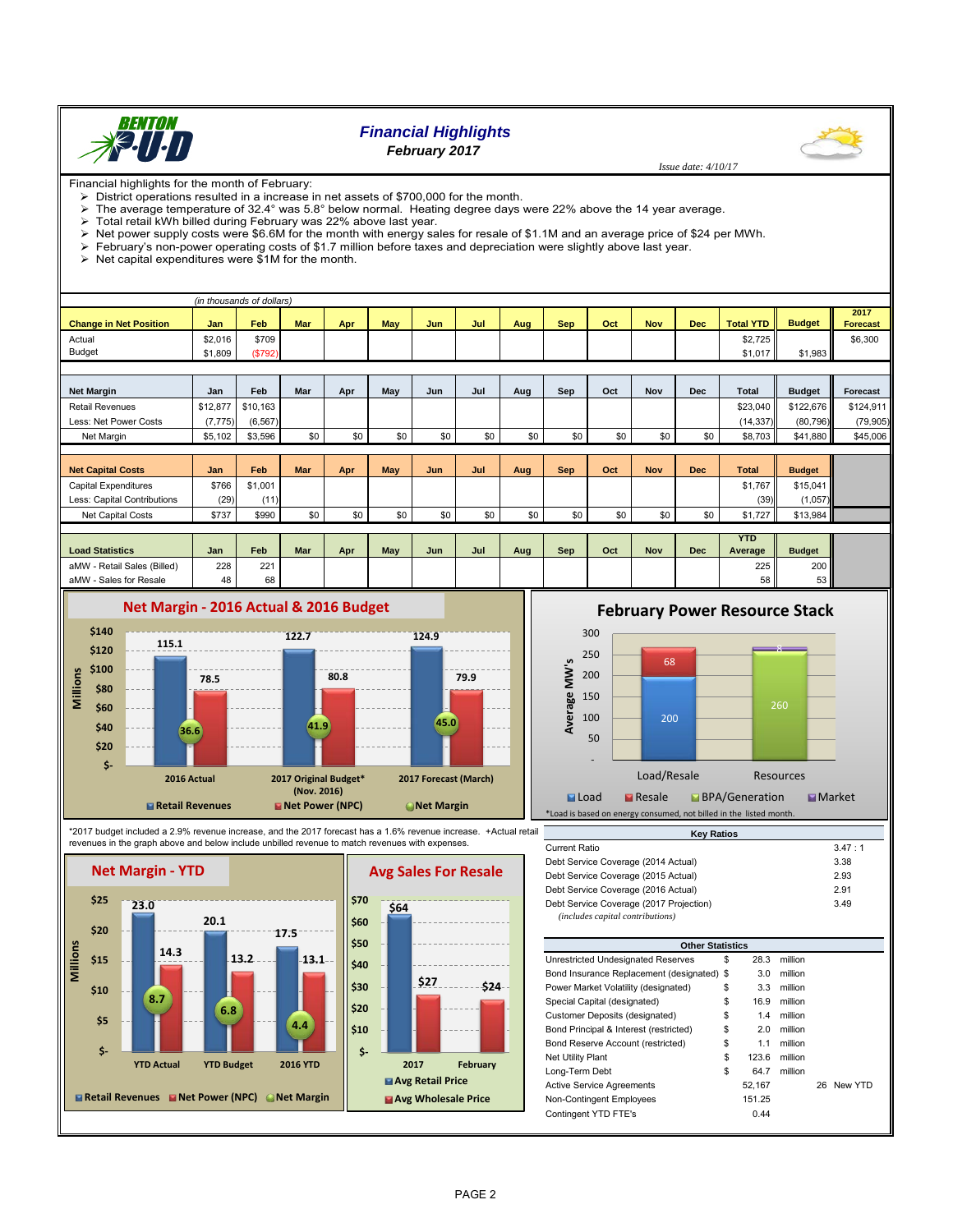#### **PUBLIC UTILITY DISTRICT NO.1 OF BENTON COUNTY STATEMENT OF REVENUES, EXPENSES, AND CHANGE IN NET POSITION FEBRUARY 2017**

|                                                            | 2/28/17       |               |                          |               |                          |
|------------------------------------------------------------|---------------|---------------|--------------------------|---------------|--------------------------|
|                                                            | <b>ACTUAL</b> | <b>BUDGET</b> | <b>PCT</b><br><b>VAR</b> | <b>ACTUAL</b> | <b>PCT</b><br><b>VAR</b> |
| <b>OPERATING REVENUES</b>                                  |               |               |                          |               |                          |
| Energy Sales - Retail                                      | 10,163,012    | 9,058,172     | 12%                      | 8,177,180     | 24%                      |
| <b>City Occupation Taxes</b>                               | 658,463       | 478,043       | 38%                      | 523,866       | 26%                      |
| <b>Bad Debt Expense</b>                                    | (19,000)      | (19,076)      | 0%                       | (13,000)      | 46%                      |
| Energy Sales for Resale                                    | 1,178,034     | 1,573,777     | $-25%$                   | 1,363,659     | $-14%$                   |
| Transmission of Power for Others                           | 134,027       | 57,202        | 134%                     | 77,460        | 73%                      |
| <b>Broadband Revenue</b>                                   | 199,708       | 173,393       | 15%                      | 171,089       | 17%                      |
| Other Revenue                                              | 76,138        | 93,371        | $-18%$                   | 114,818       | $-34%$                   |
| <b>TOTAL OPERATING REVENUES</b>                            | 12,390,382    | 11,414,882    | 9%                       | 10,415,072    | 19%                      |
| <b>OPERATING EXPENSES</b>                                  |               |               |                          |               |                          |
| <b>Purchased Power</b>                                     | 6,811,765     | 7,017,528     | $-3%$                    | 6,598,428     | 3%                       |
| <b>Purchased Transmission &amp; Ancillary Services</b>     | 1,070,971     | 1,060,494     | 1%                       | 997,796       | 7%                       |
| <b>Conservation Program</b>                                | 113           | 55,553        | $-100%$                  | 120,266       | $-100%$                  |
| <b>Total Power Supply</b>                                  | 7,882,848     | 8,133,575     | $-3%$                    | 7,716,490     | 2%                       |
| Transmission Operation & Maintenance                       | 7,015         | 9,142         | $-23%$                   | 5,109         | 37%                      |
| Distribution Operation & Maintenance                       | 733,370       | 759.344       | $-3%$                    | 773,430       | $-5%$                    |
| <b>Broadband Expense</b>                                   | 84,130        | 69,905        | 20%                      | 51,636        | 63%                      |
| Customer Accounting, Collection & Information              | 314,475       | 303,865       | 3%                       | 277,209       | 13%                      |
| Administrative & General                                   | 528,202       | 559,325       | -6%                      | 556,469       | $-5%$                    |
| Subtotal before Taxes & Depreciation                       | 1,667,192     | 1,701,581     | $-2%$                    | 1,663,853     | 0%                       |
| Taxes                                                      | 1,369,962     | 1,201,247     | 14%                      | 1,079,121     | 27%                      |
| Depreciation & Amortization                                | 830,410       | 1,151,980     | -28%                     | 1,202,757     | -31%                     |
| <b>Total Other Operating Expenses</b>                      | 3,867,564     | 4,054,808     | $-5%$                    | 3,945,731     | $-2%$                    |
| <b>TOTAL OPERATING EXPENSES</b>                            | 11,750,412    | 12,188,383    | -4%                      | 11,662,221    | 1%                       |
| <b>OPERATING INCOME (LOSS)</b>                             | 639,970       | (773, 501)    | $-183%$                  | (1, 247, 149) | $-151%$                  |
| <b>NONOPERATING REVENUES &amp; EXPENSES</b>                |               |               |                          |               |                          |
| Interest Income                                            | 37,148        | 20,833        | 78%                      | 26,236        | 42%                      |
| Other Income                                               | 221,255       | 31,339        | >200%                    | 50            | >200%                    |
| <b>Other Expense</b>                                       |               |               | n/a                      |               | n/a                      |
| <b>Interest Expense</b>                                    | (239, 737)    | (247, 923)    | $-3%$                    | (178, 913)    | 34%                      |
| Debt Discount/Premium Amortization & Loss on Defeased Debt | 41,348        | 41,349        | 0%                       | 35.230        | 17%                      |
| MtM Gain/(Loss) on Investments                             | (2,050)       |               | n/a                      | (10, 640)     | $-81%$                   |
| <b>TOTAL NONOPERATING REVENUES &amp; EXPENSES</b>          | 57,965        | (154, 402)    | $-138%$                  | (128, 037)    | $-145%$                  |
| INCOME (LOSS) BEFORE CAPITAL CONTRIBUTIONS                 | 697,935       | (927, 903)    | $-175%$                  | (1,375,186)   | -151%                    |
| <b>CAPITAL CONTRIBUTIONS</b>                               | 10,648        | 88,102        | -88%                     | 97,986        | -89%                     |
| <b>CHANGE IN NET POSITION</b>                              | 708.583       | (839, 801)    | $-184%$                  | (1, 277, 200) | $-155%$                  |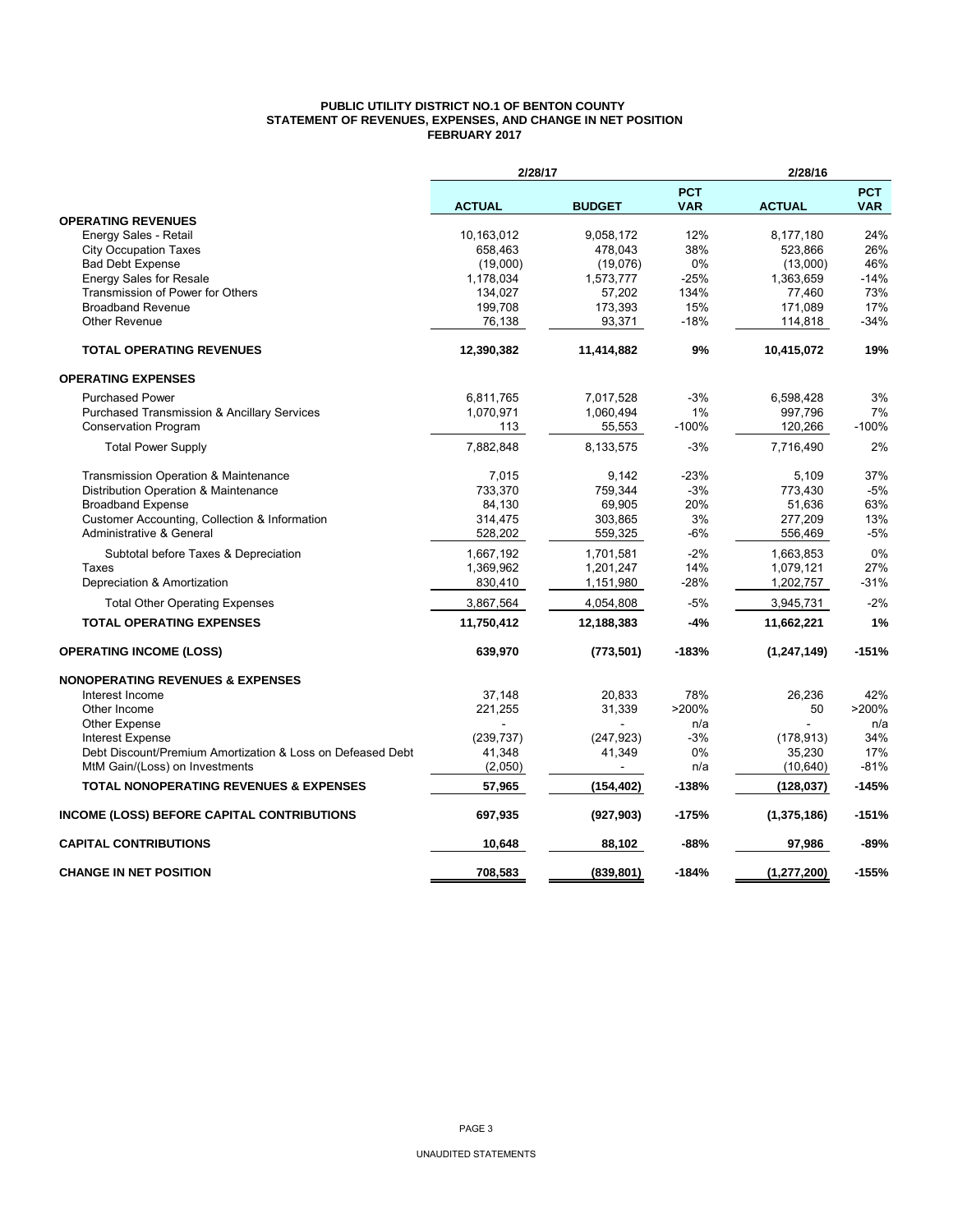#### **PUBLIC UTILITY DISTRICT NO.1 OF BENTON COUNTY STATEMENT OF REVENUES, EXPENSES, AND CHANGE IN NET POSITION YEAR TO DATE**

|                                                            | 2/28/17       |               |                          | 2/29/16       |                          |  |
|------------------------------------------------------------|---------------|---------------|--------------------------|---------------|--------------------------|--|
|                                                            | <b>ACTUAL</b> | <b>BUDGET</b> | <b>PCT</b><br><b>VAR</b> | <b>ACTUAL</b> | <b>PCT</b><br><b>VAR</b> |  |
| <b>OPERATING REVENUES</b>                                  |               |               |                          |               |                          |  |
| Energy Sales - Retail                                      | 23,040,292    | 20,056,494    | 15%                      | 17,512,479    | 32%                      |  |
| <b>City Occupation Taxes</b>                               | 1,392,140     | 991,618       | 40%                      | 1,120,045     | 24%                      |  |
| <b>Bad Debt Expense</b>                                    | (41,000)      | (39, 570)     | 4%                       | (33,000)      | 24%                      |  |
| <b>Energy Sales for Resale</b>                             | 2,624,089     | 3,121,503     | $-16%$                   | 2,847,955     | $-8%$                    |  |
| Transmission of Power for Others                           | 242,761       | 114,404       | 112%                     | 145,563       | 67%                      |  |
| <b>Broadband Revenue</b>                                   | 376,667       | 346,786       | 9%                       | 333,849       | 13%                      |  |
| Other Revenue                                              | 621,281       | 186,742       | >200%                    | 156,377       | >200%                    |  |
| <b>TOTAL OPERATING REVENUES</b>                            | 28,256,230    | 24,777,977    | 14%                      | 22,083,268    | 28%                      |  |
| <b>OPERATING EXPENSES</b>                                  |               |               |                          |               |                          |  |
| <b>Purchased Power</b>                                     | 14,965,903    | 14,196,007    | 5%                       | 13,808,381    | 8%                       |  |
| <b>Purchased Transmission &amp; Ancillary Services</b>     | 2,202,090     | 2,144,768     | 3%                       | 2,124,021     | 4%                       |  |
| <b>Conservation Program</b>                                | 45,000        | 111,106       | -59%                     | 142,696       | $-68%$                   |  |
| <b>Total Power Supply</b>                                  | 17,212,993    | 16,451,881    | 5%                       | 16,075,098    | 7%                       |  |
| Transmission Operation & Maintenance                       | 11,766        | 18,993        | $-38%$                   | 9,870         | 19%                      |  |
| Distribution Operation & Maintenance                       | 1,664,257     | 1,481,851     | 12%                      | 1,413,167     | 18%                      |  |
| <b>Broadband Expense</b>                                   | 144,663       | 139,745       | 4%                       | 77,160        | 87%                      |  |
| Customer Accounting, Collection & Information              | 545,512       | 605,350       | $-10%$                   | 467,221       | 17%                      |  |
| <b>Administrative &amp; General</b>                        | 1,354,001     | 1,206,467     | 12%                      | 1,193,911     | 13%                      |  |
| Subtotal before Taxes & Depreciation                       | 3,720,200     | 3,452,406     | 8%                       | 3,161,329     | 18%                      |  |
| Taxes                                                      | 2,908,265     | 2,482,603     | 17%                      | 2,314,125     | 26%                      |  |
| Depreciation & Amortization                                | 1,661,514     | 2,324,310     | -29%                     | 2,393,958     | $-31%$                   |  |
| <b>Total Other Operating Expenses</b>                      | 8,289,978     | 8,259,319     | 0%                       | 7,869,412     | 5%                       |  |
| <b>TOTAL OPERATING EXPENSES</b>                            | 25,502,971    | 24,711,200    | 3%                       | 23,944,510    | 7%                       |  |
| <b>OPERATING INCOME (LOSS)</b>                             | 2,753,258     | 66,777        | >200%                    | (1,861,242)   | >200%                    |  |
| <b>NONOPERATING REVENUES &amp; EXPENSES</b>                |               |               |                          |               |                          |  |
| Interest Income                                            | 73,136        | 41,666        | 76%                      | 53,034        | 38%                      |  |
| Other Income                                               | 252,602       | 62,678        | >200%                    | 58            | >200%                    |  |
| <b>Other Expense</b>                                       |               |               | n/a                      |               | n/a                      |  |
| <b>Interest Expense</b>                                    | (481, 572)    | (493, 666)    | $-2%$                    | (358, 893)    | 34%                      |  |
| Debt Discount/Premium Amortization & Loss on Defeased Debt | 82.697        | 82,697        | 0%                       | 70,460        | 17%                      |  |
| MtM Gain/(Loss) on Investments                             | 5,370         |               | n/a                      | 48,920        | $-89%$                   |  |
| <b>TOTAL NONOPERATING REVENUES &amp; EXPENSES</b>          | (67, 767)     | (306, 625)    | -78%                     | (186,421)     | $-64%$                   |  |
| <b>INCOME (LOSS) BEFORE CAPITAL CONTRIBUTIONS</b>          | 2,685,491     | (239, 848)    | >200%                    | (2,047,663)   | >200%                    |  |
| <b>CAPITAL CONTRIBUTIONS</b>                               | 39,323        | 176,204       | -78%                     | 253,339       | $-84%$                   |  |
| <b>CHANGE IN NET POSITION</b>                              | 2,724,814     | (63, 644)     | >200%                    | (1,794,324)   | >200%                    |  |
| <b>TOTAL NET POSITION, BEGINNING OF YEAR</b>               | 110,681,246   | 111,617,453   | 0%                       | 116,306,568   | $-2%$                    |  |
| TOTAL NET POSITION, END OF YEAR                            | 113,406,060   | 111,553,809   | 0.1%                     | 114,512,244   | $-4%$                    |  |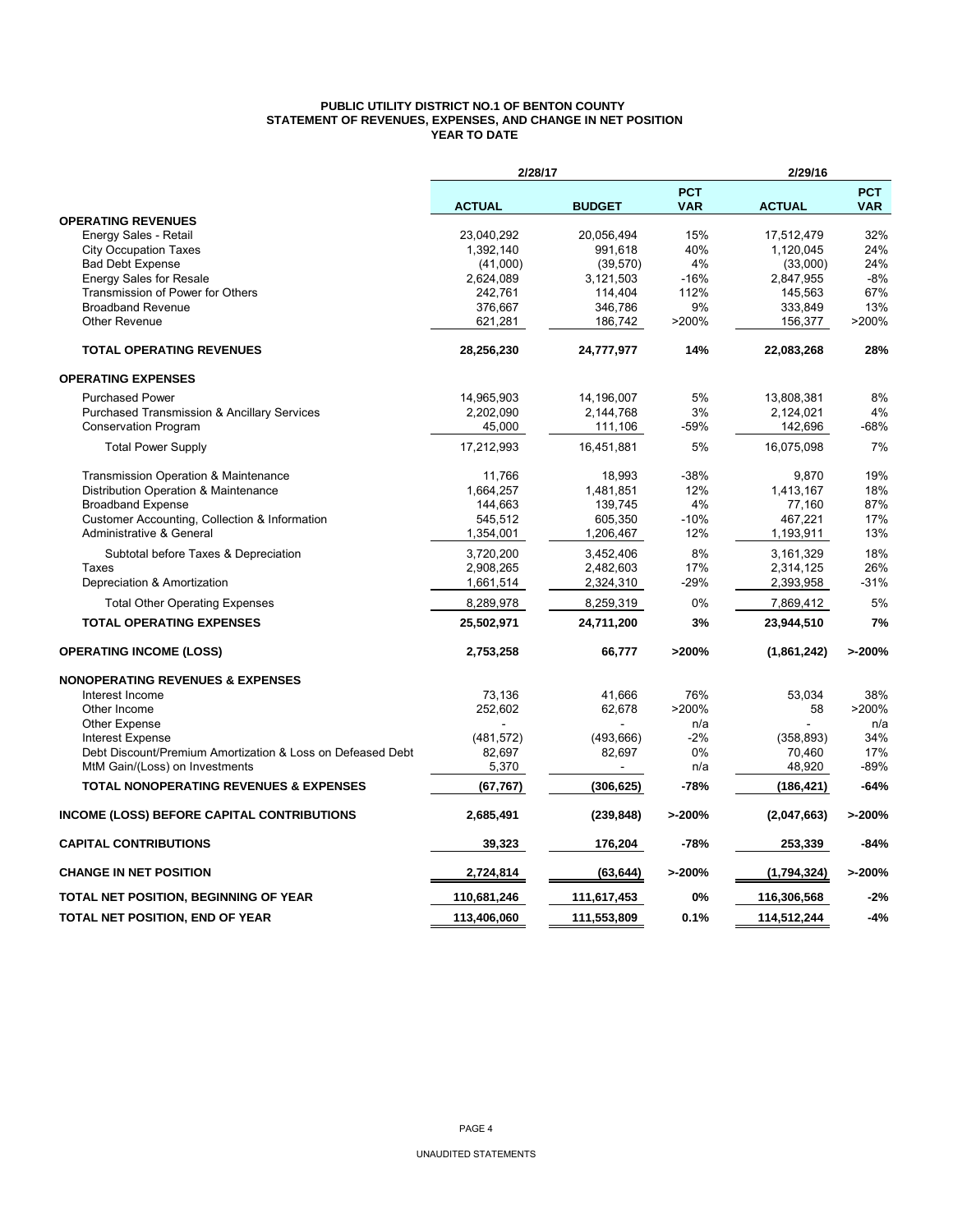#### **PUBLIC UTILITY DISTRICT NO. 1 OF BENTON COUNTY STATEMENT OF REVENUES, EXPENSES, AND CHANGE IN NET POSITION 2017 MONTHLY ACTIVITY**

|                                               | January                   | February   | March | April | May    | June | July | August | September | October | <b>November</b> | <b>December</b> | <b>Total</b> |
|-----------------------------------------------|---------------------------|------------|-------|-------|--------|------|------|--------|-----------|---------|-----------------|-----------------|--------------|
| <b>OPERATING REVENUES</b>                     |                           |            |       |       |        |      |      |        |           |         |                 |                 |              |
| Energy Sales - Retail                         | \$12,877,280 \$10,163,012 |            |       |       |        |      |      |        |           |         |                 |                 | \$23,040,292 |
| <b>City Occupation Taxes</b>                  | \$733,677                 | \$658,463  |       |       |        |      |      |        |           |         |                 |                 | \$1,392,140  |
| <b>Bad Debt Expense</b>                       | (\$22,000)                | (\$19,000) |       |       |        |      |      |        |           |         |                 |                 | (\$41,000)   |
| Energy Sales for Resale                       | 1,446,055                 | 1,178,034  |       |       |        |      |      |        |           |         |                 |                 | 2,624,089    |
| Transmission of Power for Others              | 108,734                   | 134,027    |       |       |        |      |      |        |           |         |                 |                 | 242,761      |
| <b>Broadband Revenue</b>                      | 176,959                   | 199,708    |       |       |        |      |      |        |           |         |                 |                 | 376,667      |
| <b>Other Electric Revenue</b>                 | 545,143                   | 76,138     |       |       |        |      |      |        |           |         |                 |                 | 621,281      |
| <b>TOTALOPERATING REVENUES</b>                | 15,865,848                | 12,390,382 |       |       |        |      |      |        |           |         |                 |                 | 28,256,230   |
| <b>OPERATING EXPENSES</b>                     |                           |            |       |       |        |      |      |        |           |         |                 |                 |              |
| <b>Purchased Power</b>                        | 8,154,138                 | 6,811,765  |       |       |        |      |      |        |           |         |                 |                 | 14,965,903   |
| Purchased Transmission & Ancillary Services   | 1,131,119                 | 1,070,971  |       |       |        |      |      |        |           |         |                 |                 | 2,202,090    |
| <b>Conservation Program</b>                   | 44,887                    | 113        |       |       |        |      |      |        |           |         |                 |                 | 45,000       |
| <b>Total Power Supply</b>                     | 9,330,144                 | 7,882,849  |       |       |        |      |      |        |           |         |                 |                 | 17,212,993   |
| Transmission Operation & Maintenance          | 4,750                     | 7,015      |       |       |        |      |      |        |           |         |                 |                 | 11,765       |
| Distribution Operation & Maintenance          | 930,887                   | 733,370    |       |       |        |      |      |        |           |         |                 |                 | 1,664,257    |
| <b>Broadband Expense</b>                      | 60,533                    | 84,130     |       |       |        |      |      |        |           |         |                 |                 | 144,663      |
| Customer Accounting, Collection & Information | 231,037                   | 314,475    |       |       |        |      |      |        |           |         |                 |                 | 545,512      |
| Administrative & General                      | 825,800                   | 528,202    |       |       |        |      |      |        |           |         |                 |                 | 1,354,002    |
| Subtotal before Taxes & Depreciation          | 2,053,007                 | 1,667,192  |       |       |        |      |      |        |           |         |                 |                 | 3,720,199    |
| <b>Taxes</b>                                  | 1,538,303                 | 1,369,962  |       |       |        |      |      |        |           |         |                 |                 | 2,908,265    |
| Depreciation & Amortization                   | 831,104                   | 830,410    |       |       |        |      |      |        |           |         |                 |                 | 1,661,514    |
| <b>Total Other Operating Expenses</b>         | 4,422,414                 | 3,867,564  |       |       |        |      |      |        |           |         |                 |                 | 8,289,978    |
| <b>TOTAL OPERATING EXPENSES</b>               | 13,752,558                | 11,750,413 |       |       |        |      |      |        |           |         |                 |                 | 25,502,971   |
| <b>OPERATING INCOME (LOSS)</b>                | 2,113,290                 | 639,969    |       |       |        |      |      |        |           |         |                 |                 | 2,753,259    |
| <b>NONOPERATING REVENUES &amp; EXPENSES</b>   |                           |            |       |       |        |      |      |        |           |         |                 |                 |              |
| Interest Income                               | 35,989                    | 37,148     |       |       |        |      |      |        |           |         |                 |                 | 73,137       |
| Other Income                                  | 31,346                    | 221,255    |       |       |        |      |      |        |           |         |                 |                 | 252,601      |
| Other Expense                                 | ÷,                        | $\omega$   |       |       |        |      |      |        |           |         |                 |                 | $\sim$       |
| Interest Expense                              | (241, 836)                | (239, 737) |       |       |        |      |      |        |           |         |                 |                 | (481, 573)   |
| Debt Discount & Expense Amortization          | 41,348                    | 41,348     |       |       |        |      |      |        |           |         |                 |                 | 82,696       |
| MtM Gain/(Loss) on Investments                | 7,420                     | (2,050)    |       |       |        |      |      |        |           |         |                 |                 | 5,370        |
| Loss in Joint Ventures/Special Assessments    |                           | $\sim$     |       |       |        |      |      |        |           |         |                 |                 | $\sim$       |
| TOTAL NONOPERATING REV/EXP                    | (125, 733)                | 57,964     |       |       |        |      |      |        |           |         |                 |                 | (67, 769)    |
| INCOME (LOSS) BEFORE CAPITAL CONTRIBUTIONS    | 1,987,557                 | 697,933    |       |       |        |      |      |        |           |         |                 |                 | 2,685,490    |
| <b>CAPITAL CONTRIBUTIONS</b>                  | 28,676                    | 10,648     |       |       |        |      |      |        |           |         |                 |                 | 39,324       |
| <b>CHANGE IN NET POSITION</b>                 | \$2,016,233               | \$708,581  | \$0   | \$0   | \$0    | \$0  | \$0  | \$0    | \$0       | \$0     | \$0             | \$0             | 2,724,814    |
|                                               |                           |            |       |       | PAGE 5 |      |      |        |           |         |                 |                 |              |

PAGE 5 UNAUDITED STATEMENTS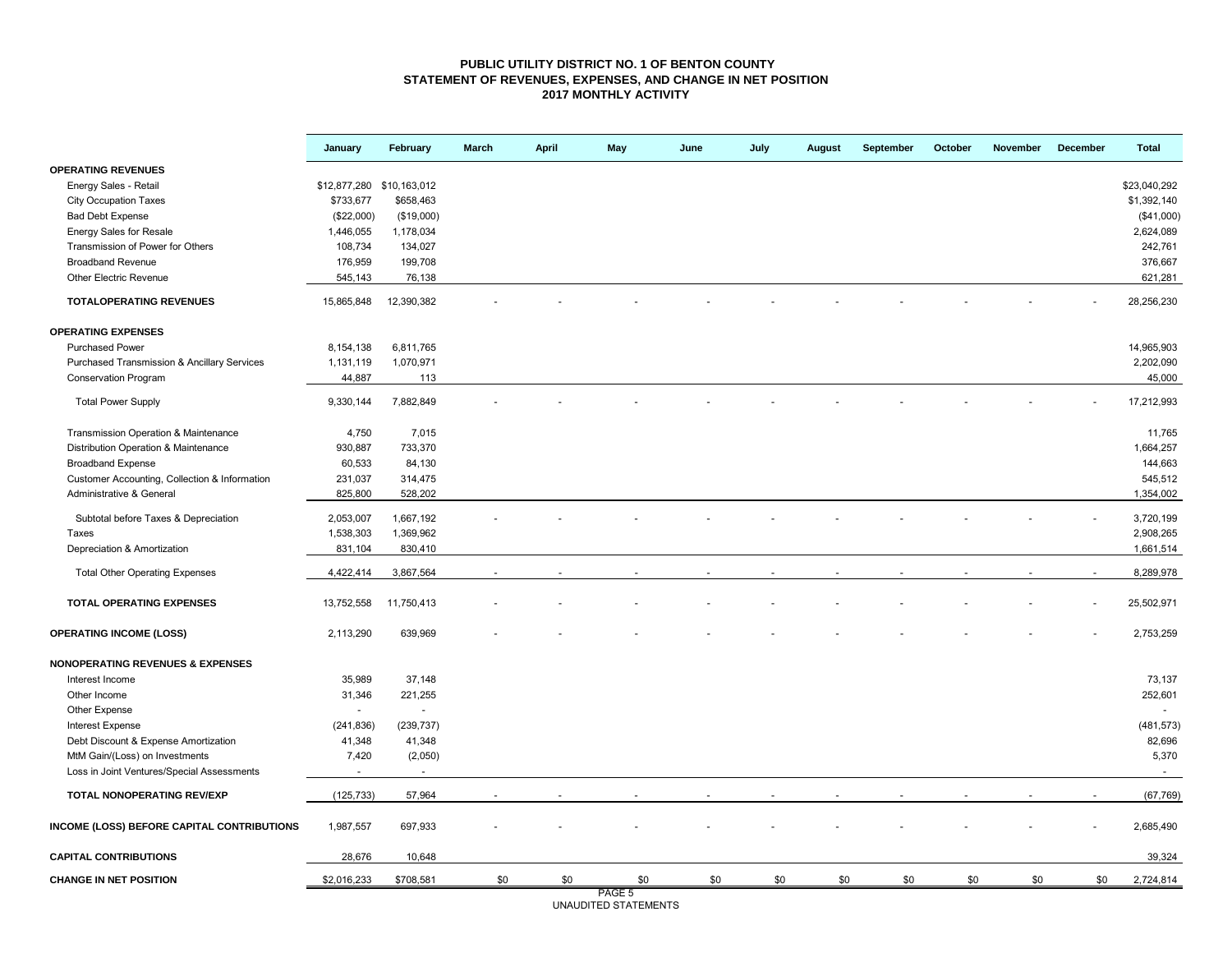# **PUBLIC UTILITY DISTRICT NO. 1 OF BENTON COUNTY COMPARATIVE STATEMENT OF NET POSITION ASSETS AND DEFERRED OUTFLOWS OF RESOURCES**

|                                                           |                 |               | Increase/(Decrease) |         |
|-----------------------------------------------------------|-----------------|---------------|---------------------|---------|
|                                                           | 2/28/2017       | 2/29/2016     | <b>Amount</b>       | Percent |
| <b>ASSETS</b>                                             |                 |               |                     |         |
|                                                           |                 |               |                     |         |
| <b>CURRENT ASSETS</b>                                     |                 |               |                     |         |
| Cash & Cash Equivalents                                   |                 |               |                     |         |
| Unrestricted Cash & Cash Equivalents                      | 10,366,777      | \$28,324,637  | (\$17,957,860)      |         |
| <b>Restricted Construction Account</b>                    |                 |               |                     |         |
| Investments                                               | 19,920,260      | 3,880,663     | 16,039,597          |         |
| Designated Debt Service Reserve Fund                      | 3,032,152       | 3,056,020     | (23, 868)           |         |
| Designated Power Market Voltly                            | 3,300,000       | 3,300,000     |                     |         |
| Designated Special Capital Rsv                            | 16,863,084      | 5,300,000     | 11,563,084          |         |
| <b>Designated Customer Deposits</b>                       | 1,400,000       | 1,400,000     |                     |         |
| Accounts Receivable, net                                  | 12,086,874      | 7,613,751     | 4,473,123           |         |
| <b>BPA Prepay Receivable</b>                              | 600,000         | 600,000       |                     |         |
| Accrued Interest Receivable                               | 62,774          | 68,814        | (6,040)             |         |
| Wholesale Power Receivable                                | 1,022,791       | 1,327,841     | (305,050)           |         |
| <b>Accrued Unbilled Revenue</b>                           | 4,800,000       | 3,000,000     | 1,800,000           |         |
| Inventory Materials & Supplies                            | 5,745,229       | 5,228,566     | 516,663             |         |
| Prepaid Expenses & Option Premiums                        | 339,231         | 400,069       | (60, 838)           |         |
| <b>Total Current Assets</b>                               | 79,539,171      | 63,500,361    | 16,038,810          | 25%     |
|                                                           |                 |               |                     |         |
|                                                           |                 |               |                     |         |
| <b>NONCURRENT ASSETS</b>                                  |                 |               |                     |         |
| <b>Restricted Bond Reserve Fund</b>                       | 1,107,865       | 1,083,997     | 23,868              |         |
| <b>Other Receivables</b>                                  | 96,895          | 95,707        | 1,188               |         |
| Unamortized Debt Expense                                  |                 |               |                     |         |
| <b>Preliminary Surveys</b>                                | 50,070          | 65,000        | (14, 930)           |         |
| <b>BPA Prepay Receivable</b>                              | 6,350,000       | 6,950,000     | (600,000)           |         |
| Deferred Purchased Power Costs                            | 7,524,493       | 9,612,911     | (2,088,418)         |         |
|                                                           | 15,129,323      | 17,807,615    | (2,078,292)         | $-15%$  |
| <b>Utility Plant</b>                                      |                 |               |                     |         |
| Land and Intangible Plant                                 | 3,496,962       | 3,445,216     | 51,746              |         |
| <b>Electric Plant in Service</b>                          | 303,735,770     | 296,272,641   | 7,463,129           |         |
| <b>Construction Work in Progress</b>                      | 6,385,275       | 3,719,436     | 2,665,839           |         |
| <b>Accumulated Depreciation</b>                           | (190, 057, 660) | (183,014,092) | (7,043,568)         |         |
| <b>Net Utility Plant</b>                                  | 123,560,347     | 120,423,201   | 3,137,146           | 3%      |
| <b>Total Noncurrent Assets</b>                            | 138,689,670     | 138,230,816   | 458,854             | 0%      |
|                                                           |                 |               |                     |         |
| <b>Total Assets</b>                                       | 218,228,841     | 201,731,177   | 16,497,664          | 8%      |
|                                                           |                 |               |                     |         |
| DEFERRED OUTFLOWS OF RESOURCES                            |                 |               |                     |         |
| Unamortized Loss on Defeased Debt                         | (5,063)         | 79,213        | (84, 276)           |         |
| Pension Deferred Outflow                                  | 2,019,756       | 1,303,577     | 716,179             |         |
| Accumulated Decrease in Fair Value of Hedging Derivatives | 947,886         | 2,289,751     | (1, 341, 865)       |         |
| <b>Total Deferred Outflows of Resources</b>               | 2,962,580       | 3,672,541     | (709, 961)          |         |
|                                                           |                 |               |                     |         |
|                                                           |                 |               |                     |         |
| TOTAL ASSETS & DEFERRED OUTFLOWS OF RESOURCES             | 221, 191, 421   | 205,403,718   | 15,787,703          | 8%      |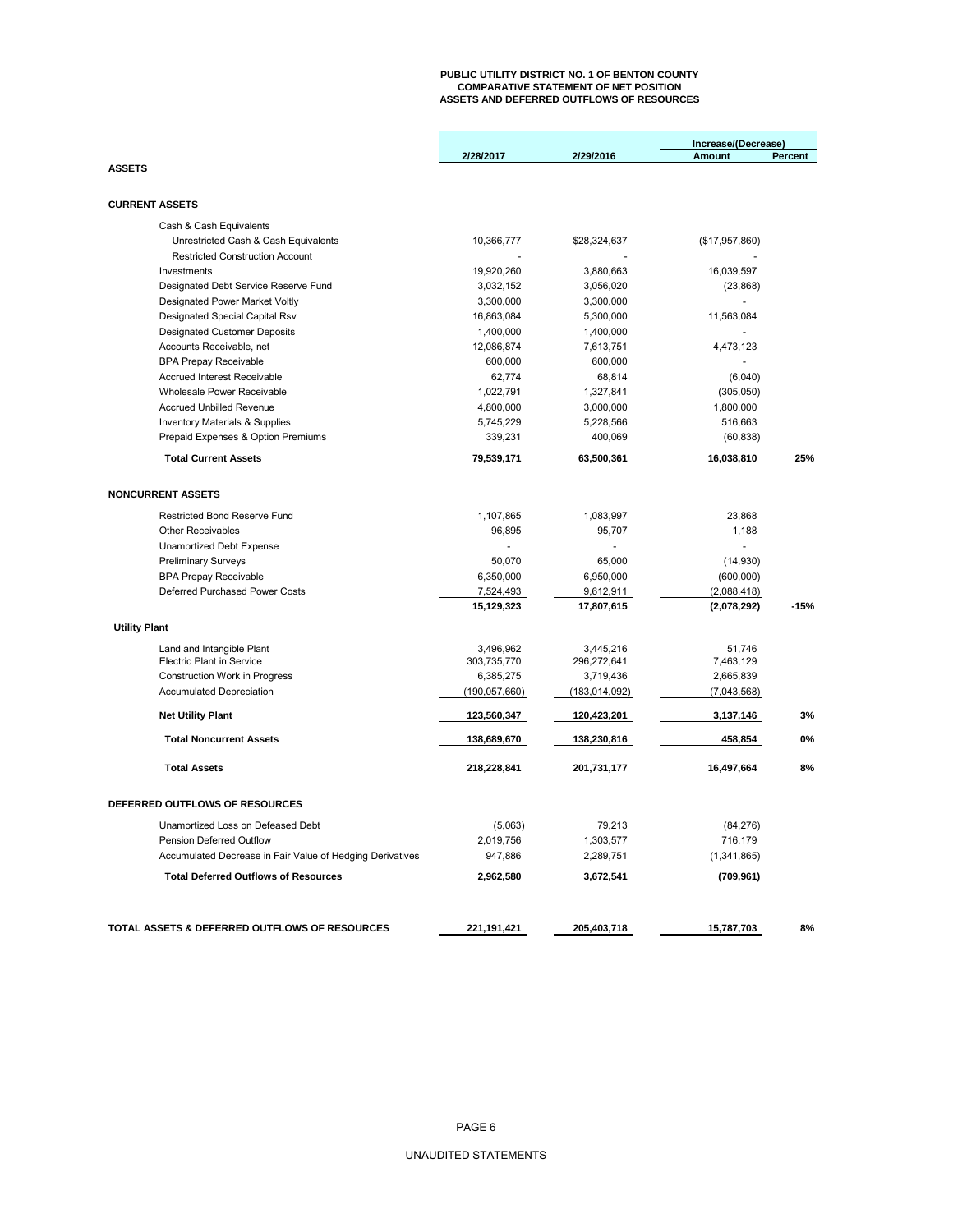# **PUBLIC UTILITY DISTRICT NO. 1 OF BENTON COUNTY COMPARATIVE STATEMENT OF NET POSITION LIABILITIES AND DEFERRED INFLOWS OF RESOURCES**

|                                                           |             |              | Increase/(Decrease) |         |
|-----------------------------------------------------------|-------------|--------------|---------------------|---------|
|                                                           | 2/28/2017   | 2/29/2016    | <b>Amount</b>       | Percent |
| <b>LIABILITIES</b>                                        |             |              |                     |         |
| <b>CURRENT LIABILITIES</b>                                |             |              |                     |         |
|                                                           |             |              |                     |         |
| <b>Warrants Outstanding</b>                               |             | \$270,987    | (\$270,987)         |         |
| Accounts Payable                                          | 10,416,606  | 7,921,285    | 2,495,321           |         |
| <b>Customer Deposits</b>                                  | 1,487,570   | 1,417,306    | 70,264              |         |
| Accrued Taxes Payable                                     | 4,078,986   | 3,674,882    | 404,104             |         |
| Other Current & Accrued Liabilities                       | 2,901,101   | 1,548,199    | 1,352,902           |         |
| Accrued Interest Payable                                  | 988,133     | 762,905      | 225,228             |         |
| Revenue Bonds, Current Portion                            | 3,045,000   | 2,920,000    | 125,000             |         |
| <b>Total Current Liabilities</b>                          | 22,917,396  | 18,515,564   | 4,401,832           | 24%     |
| <b>NONCURRENT LIABILITIES</b>                             |             |              |                     |         |
| 2010 Bond Issue                                           | 17,345,000  | 17,345,000   |                     |         |
| 2011 Bond Issue                                           | 17,090,000  | 29,470,000   | (12,380,000)        |         |
| 2016 Bond Issue                                           | 22,470,000  |              | 22,470,000          |         |
| Unamortized Premium & Discount                            | 4,759,900   | 3,025,402    | 1,734,498           |         |
| <b>Pension Liability</b>                                  | 13,019,386  | 11,212,267   | 1,807,119           |         |
| Deferred Revenue                                          | 964,749     | 533,214      | 431,535             |         |
| <b>BPA Prepay Incentive Credit</b>                        | 1,867,913   | 2,029,169    | (161, 256)          |         |
| <b>Other Liabilities</b>                                  | 1,366,715   | 4,188,560    | (2,821,845)         |         |
| <b>Total Noncurrent Liabilities</b>                       | 78,883,662  | 67,803,612   | 990,050             | 16%     |
| <b>Total Liabilities</b>                                  | 101,801,058 | 86,319,176   | 5,391,882           | 18%     |
| DEFERRED INFLOWS OF RESOURCES                             |             |              |                     |         |
| Pension Deferred Inflow                                   | 245,673     | 1,754,229    | (1,508,556)         |         |
| Accumulated Increase in Fair Value of Hedging Derivatives | 1,306,226   | 2,816,244    | (1,510,018)         |         |
| <b>Total Deferred Inflows of Resources</b>                | 1,551,899   | 4,570,473    | (3,018,574)         | $-66%$  |
| <b>NET POSITION</b>                                       |             |              |                     |         |
|                                                           |             |              |                     |         |
| Net Investment in Capital Assets                          | 58,845,385  | 67,742,012   | (8,896,628)         |         |
| <b>Restricted for Debt Service</b>                        | 1,107,865   | 1,083,997    | 23,868              |         |
| Unrestricted                                              | 57,885,215  | 45,688,060   | 12, 197, 155        |         |
| <b>Total Net Position</b>                                 | 117,838,464 | 114,514,069  | 3,324,395           | 3%      |
| TOTAL NET POSITION, LIABILITIES AND                       |             |              |                     |         |
| DEFERRED INFLOWS OF RESOURCES                             | 221,191,421 | 205,403,718  | 15,787,703          | 8%      |
| <b>CURRENT RATIO:</b>                                     | 3.47:1      | 3.43:1       |                     |         |
| (Current Assets / Current Liabilities)                    |             |              |                     |         |
| <b>WORKING CAPITAL:</b>                                   | 56,621,776  | \$44,984,797 | \$11,636,979        | 26%     |
| (Current Assets less Current Liabilities)                 |             |              |                     |         |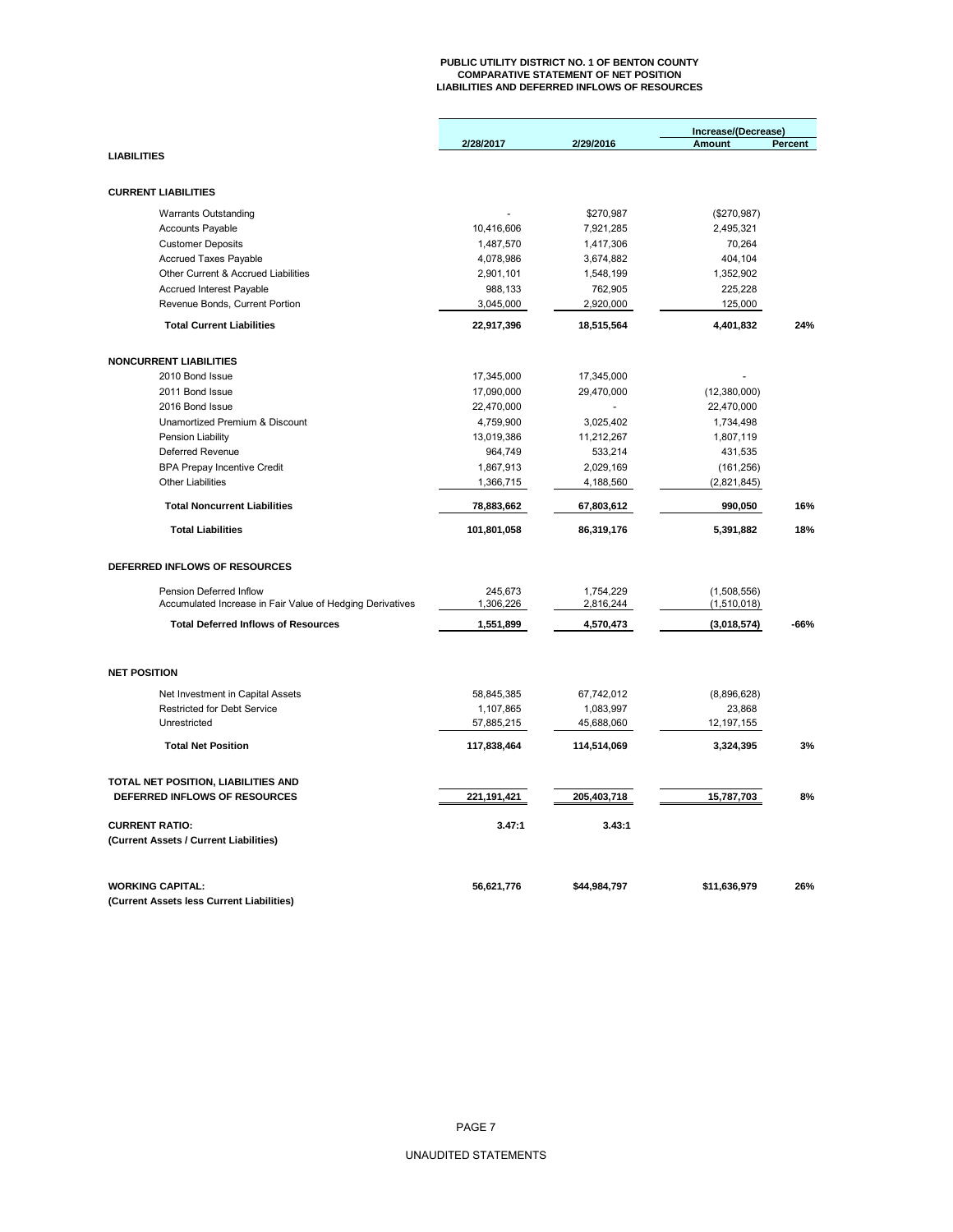#### **PUBLIC UTILITY DISTRICT NO. 1 OF BENTON COUNTY ENERGY STATISTICAL DATA CURRENT MONTH**

| <b>ACTUAL</b><br><b>BUDGET</b><br><b>VAR</b><br><b>ACTUAL</b><br><b>VAR</b><br><b>ENERGY SALES RETAIL - REVENUE</b><br>17%<br>36%<br>Residential<br>\$7,613,205<br>\$6,523,785<br>\$5,577,959<br>869,595<br>807,936<br>8%<br>729,755<br>19%<br><b>Small General Service</b><br>1,107,211<br>0%<br>7%<br><b>Medium General Service</b><br>1,107,799<br>1,031,566<br>1,129,768<br>1,145,017<br>$-1%$<br>1,089,030<br>4%<br>Large General Service<br>$-2%$<br>6%<br>Large Industrial<br>274,837<br>280.985<br>260,418<br>n/a<br>Small Irrigation<br>n/a<br>13<br>$-65%$<br>11,669<br>35,338<br>$-67%$<br>33,622<br>Large Irrigation<br>17,489<br>17,438<br>0%<br>17,874<br>$-2%$<br><b>Street Lights</b><br>5%<br><b>Security Lights</b><br>22,470<br>23,920<br>-6%<br>21,348<br>4%<br>16,542<br>$-2%$<br><b>Unmetered Accounts</b><br>16,182<br>15,594<br>26%<br><b>Billed Revenues Before Taxes</b><br>\$11,063,014<br>\$9,958,172<br>11%<br>\$8,777,179<br>0%<br>50%<br><b>Unbilled Revenue</b><br>(900,000)<br>(900,000)<br>(600,000)<br>\$10,163,014<br>\$8,177,179<br>24%<br><b>Energy Sales Retail Subtota</b><br>\$9,058,172<br>38%<br>26%<br><b>City Occupation Taxes</b><br>658,463<br>478,043<br>523,866<br>Bad Debt Expense (reduced from 0.18% to 0.16% of retail sales in January 2017)<br>46%<br>(19,000)<br>(19,076)<br>0%<br>(13,000)<br><b>TOTAL SALES - REVENUE</b><br>\$10,802,477<br>\$9,517,139<br>\$8,688,045<br>24%<br>14%<br><b>ENERGY SALES RETAIL - kWh</b><br>35%<br>Residential<br>97,473,618<br>82,783,830<br>18%<br>72,255,049<br>9%<br><b>Small General Service</b><br>12,326,759<br>11,335,944<br>10,615,824<br>16%<br>2%<br><b>Medium General Service</b><br>15,406,899<br>15,540,874<br>$-1%$<br>15,129,401<br>17,299,889<br>17,726,472<br>$-2%$<br>$-1%$<br>Large General Service<br>17,545,840<br>0%<br>Large Industrial<br>5,319,830<br>5,508,811<br>-3%<br>5,306,745<br>Small Irrigation<br>3<br>n/a<br>181<br>n/a<br>494,327<br>$-54%$<br>$-39%$<br>Large Irrigation<br>229,629<br>379,179<br>249,281<br>$-15%$<br>$-6%$<br><b>Street Lights</b><br>211,253<br>224,878<br>$-11%$<br><b>Security Lights</b><br>100,920<br>115,238<br>$-12%$<br>113,196<br>253,915<br>2%<br>$-1%$<br><b>Unmetered Accounts</b><br>249,522<br>257,045<br>22%<br><b>TOTAL kWh BILLED</b><br>148,622,712<br>134,004,302<br>121,827,338<br>11%<br><b>NET POWER COST</b><br><b>BPA Power Costs</b><br>Slice<br>\$2,825,681<br>1%<br>0%<br>\$2,805,001<br>\$2,825,681<br>4%<br><b>Block</b><br>2,341,303<br>$-1%$<br>2,254,181<br>2,361,984<br>Subtotal<br>5,166,984<br>0%<br>5,079,862<br>2%<br>5,166,985<br><b>Other Power Purchases</b><br>$-36%$<br>516,750<br>38%<br>713,676<br>1,112,153<br>Frederickson<br>738,389<br>26%<br>1,001,816<br>$-7%$<br>931,105<br>1%<br>0%<br>Transmission<br>762,107<br>757,170<br>761,745<br>303,324<br>2%<br>31%<br>Ancillary<br>308,863<br>236,051<br>$-100%$<br>$-100%$<br>120,266<br><b>Conservation Program</b><br>112<br>55,553<br>7,882,847<br>8,133,574<br>7,716,490<br>2%<br><b>Gross Power Costs</b><br>-3%<br>$-17%$<br>Less Sales for Resale-Energy<br>(1, 114, 754)<br>(1, 573, 777)<br>$-29%$<br>(1,343,939)<br>Less Sales for Resale-Gas<br>>200%<br>(63, 280)<br>n/a<br>(19, 720)<br>Less Transmission of Power for Others<br>134%<br>73%<br>(134, 027)<br>(57, 202)<br>(77, 460)<br><b>NET POWER COSTS</b><br>\$6,570,786<br>\$6,502,595<br>\$6,275,371<br>5%<br>1%<br><b>NET POWER - kWh</b><br><b>BPA Power Costs</b><br>Slice<br>11%<br>14%<br>102,365,000<br>92,435,000<br>89,879,000<br>1%<br>Block<br>0%<br>59,865,000<br>60,510,000<br>60,510,000<br>162,875,000<br>152,945,000<br>149,744,000<br>9%<br>Subtotal<br>6%<br>Other Power Purchases<br>9,827,000<br>4,407,000<br>10,252,000<br>$-4%$<br>123%<br>9,600,000<br>$-11%$<br>Frederickson<br>10,795,000<br>n/a<br>182,302,000<br>157,352,000<br>170,791,000<br>7%<br>Gross Power kWh<br>16%<br>(45,886,000)<br>$-24%$<br>Less Sales for Resale<br>(52, 458, 000)<br>$-13%$<br>(60, 162, 000)<br>(1,963,000)<br>(1,527,000)<br>29%<br>Less Transmission Losses/Imbalance<br>(2,412,000)<br>$-19%$<br>134,453,000<br>109,102,000<br><b>NET POWER - kWh</b><br>102,482,000<br>31%<br>23%<br><b>COST PER MWh: (dollars)</b><br>Gross Power Cost (average)<br>\$43.24<br>\$51.69<br>$-16%$<br>$-4%$<br>\$45.18<br>\$48.87<br>\$63.45<br>$-23%$<br>-15%<br>Net Power Cost<br>\$57.52<br><b>BPA Power Cost</b><br>\$31.72<br>\$33.78<br>$-6%$<br>\$33.92<br>-6%<br>Sales for Resale<br>\$24.29<br>\$27.84<br>$-13%$<br>\$22.34<br>9%<br><b>ACTIVE SERVICE AGREEMENTS:</b><br>43,641<br>42,825<br>Residential<br>2%<br><b>Small General Service</b><br>4,955<br>4,883<br>1%<br>2%<br><b>Medium General Service</b><br>776<br>761<br>160<br>154<br>4%<br>Large General Service<br>5<br>Large Industrial<br>5<br>$0\%$<br>Small Irrigation<br>554<br>554<br>0%<br>Large Irrigation<br>230<br>231<br>0%<br>9<br>0%<br><b>Street Lights</b><br>9<br>1,471<br>1,478<br>0%<br><b>Security Lights</b><br><b>Unmetered Accounts</b><br>366<br>$1\%$<br>364<br>TOTAL<br>52,167<br>51,264<br>2% | 2/28/2017 |            | 2/28/2016 |            |
|---------------------------------------------------------------------------------------------------------------------------------------------------------------------------------------------------------------------------------------------------------------------------------------------------------------------------------------------------------------------------------------------------------------------------------------------------------------------------------------------------------------------------------------------------------------------------------------------------------------------------------------------------------------------------------------------------------------------------------------------------------------------------------------------------------------------------------------------------------------------------------------------------------------------------------------------------------------------------------------------------------------------------------------------------------------------------------------------------------------------------------------------------------------------------------------------------------------------------------------------------------------------------------------------------------------------------------------------------------------------------------------------------------------------------------------------------------------------------------------------------------------------------------------------------------------------------------------------------------------------------------------------------------------------------------------------------------------------------------------------------------------------------------------------------------------------------------------------------------------------------------------------------------------------------------------------------------------------------------------------------------------------------------------------------------------------------------------------------------------------------------------------------------------------------------------------------------------------------------------------------------------------------------------------------------------------------------------------------------------------------------------------------------------------------------------------------------------------------------------------------------------------------------------------------------------------------------------------------------------------------------------------------------------------------------------------------------------------------------------------------------------------------------------------------------------------------------------------------------------------------------------------------------------------------------------------------------------------------------------------------------------------------------------------------------------------------------------------------------------------------------------------------------------------------------------------------------------------------------------------------------------------------------------------------------------------------------------------------------------------------------------------------------------------------------------------------------------------------------------------------------------------------------------------------------------------------------------------------------------------------------------------------------------------------------------------------------------------------------------------------------------------------------------------------------------------------------------------------------------------------------------------------------------------------------------------------------------------------------------------------------------------------------------------------------------------------------------------------------------------------------------------------------------------------------------------------------------------------------------------------------------------------------------------------------------------------------------------------------------------------------------------------------------------------------------------------------------------------------------------------------------------------------------------------------------------------------------------------------------------------------------------------------------------------------------------------------------------------------------------------------------------------------------------------------------------------------------------------------------------------------------------------------------------------------------------------------------------------------------------------------------------------------------------------------------------------------------------------------------|-----------|------------|-----------|------------|
|                                                                                                                                                                                                                                                                                                                                                                                                                                                                                                                                                                                                                                                                                                                                                                                                                                                                                                                                                                                                                                                                                                                                                                                                                                                                                                                                                                                                                                                                                                                                                                                                                                                                                                                                                                                                                                                                                                                                                                                                                                                                                                                                                                                                                                                                                                                                                                                                                                                                                                                                                                                                                                                                                                                                                                                                                                                                                                                                                                                                                                                                                                                                                                                                                                                                                                                                                                                                                                                                                                                                                                                                                                                                                                                                                                                                                                                                                                                                                                                                                                                                                                                                                                                                                                                                                                                                                                                                                                                                                                                                                                                                                                                                                                                                                                                                                                                                                                                                                                                                                                                                                                               |           | <b>PCT</b> |           | <b>PCT</b> |
|                                                                                                                                                                                                                                                                                                                                                                                                                                                                                                                                                                                                                                                                                                                                                                                                                                                                                                                                                                                                                                                                                                                                                                                                                                                                                                                                                                                                                                                                                                                                                                                                                                                                                                                                                                                                                                                                                                                                                                                                                                                                                                                                                                                                                                                                                                                                                                                                                                                                                                                                                                                                                                                                                                                                                                                                                                                                                                                                                                                                                                                                                                                                                                                                                                                                                                                                                                                                                                                                                                                                                                                                                                                                                                                                                                                                                                                                                                                                                                                                                                                                                                                                                                                                                                                                                                                                                                                                                                                                                                                                                                                                                                                                                                                                                                                                                                                                                                                                                                                                                                                                                                               |           |            |           |            |
|                                                                                                                                                                                                                                                                                                                                                                                                                                                                                                                                                                                                                                                                                                                                                                                                                                                                                                                                                                                                                                                                                                                                                                                                                                                                                                                                                                                                                                                                                                                                                                                                                                                                                                                                                                                                                                                                                                                                                                                                                                                                                                                                                                                                                                                                                                                                                                                                                                                                                                                                                                                                                                                                                                                                                                                                                                                                                                                                                                                                                                                                                                                                                                                                                                                                                                                                                                                                                                                                                                                                                                                                                                                                                                                                                                                                                                                                                                                                                                                                                                                                                                                                                                                                                                                                                                                                                                                                                                                                                                                                                                                                                                                                                                                                                                                                                                                                                                                                                                                                                                                                                                               |           |            |           |            |
|                                                                                                                                                                                                                                                                                                                                                                                                                                                                                                                                                                                                                                                                                                                                                                                                                                                                                                                                                                                                                                                                                                                                                                                                                                                                                                                                                                                                                                                                                                                                                                                                                                                                                                                                                                                                                                                                                                                                                                                                                                                                                                                                                                                                                                                                                                                                                                                                                                                                                                                                                                                                                                                                                                                                                                                                                                                                                                                                                                                                                                                                                                                                                                                                                                                                                                                                                                                                                                                                                                                                                                                                                                                                                                                                                                                                                                                                                                                                                                                                                                                                                                                                                                                                                                                                                                                                                                                                                                                                                                                                                                                                                                                                                                                                                                                                                                                                                                                                                                                                                                                                                                               |           |            |           |            |
|                                                                                                                                                                                                                                                                                                                                                                                                                                                                                                                                                                                                                                                                                                                                                                                                                                                                                                                                                                                                                                                                                                                                                                                                                                                                                                                                                                                                                                                                                                                                                                                                                                                                                                                                                                                                                                                                                                                                                                                                                                                                                                                                                                                                                                                                                                                                                                                                                                                                                                                                                                                                                                                                                                                                                                                                                                                                                                                                                                                                                                                                                                                                                                                                                                                                                                                                                                                                                                                                                                                                                                                                                                                                                                                                                                                                                                                                                                                                                                                                                                                                                                                                                                                                                                                                                                                                                                                                                                                                                                                                                                                                                                                                                                                                                                                                                                                                                                                                                                                                                                                                                                               |           |            |           |            |
|                                                                                                                                                                                                                                                                                                                                                                                                                                                                                                                                                                                                                                                                                                                                                                                                                                                                                                                                                                                                                                                                                                                                                                                                                                                                                                                                                                                                                                                                                                                                                                                                                                                                                                                                                                                                                                                                                                                                                                                                                                                                                                                                                                                                                                                                                                                                                                                                                                                                                                                                                                                                                                                                                                                                                                                                                                                                                                                                                                                                                                                                                                                                                                                                                                                                                                                                                                                                                                                                                                                                                                                                                                                                                                                                                                                                                                                                                                                                                                                                                                                                                                                                                                                                                                                                                                                                                                                                                                                                                                                                                                                                                                                                                                                                                                                                                                                                                                                                                                                                                                                                                                               |           |            |           |            |
|                                                                                                                                                                                                                                                                                                                                                                                                                                                                                                                                                                                                                                                                                                                                                                                                                                                                                                                                                                                                                                                                                                                                                                                                                                                                                                                                                                                                                                                                                                                                                                                                                                                                                                                                                                                                                                                                                                                                                                                                                                                                                                                                                                                                                                                                                                                                                                                                                                                                                                                                                                                                                                                                                                                                                                                                                                                                                                                                                                                                                                                                                                                                                                                                                                                                                                                                                                                                                                                                                                                                                                                                                                                                                                                                                                                                                                                                                                                                                                                                                                                                                                                                                                                                                                                                                                                                                                                                                                                                                                                                                                                                                                                                                                                                                                                                                                                                                                                                                                                                                                                                                                               |           |            |           |            |
|                                                                                                                                                                                                                                                                                                                                                                                                                                                                                                                                                                                                                                                                                                                                                                                                                                                                                                                                                                                                                                                                                                                                                                                                                                                                                                                                                                                                                                                                                                                                                                                                                                                                                                                                                                                                                                                                                                                                                                                                                                                                                                                                                                                                                                                                                                                                                                                                                                                                                                                                                                                                                                                                                                                                                                                                                                                                                                                                                                                                                                                                                                                                                                                                                                                                                                                                                                                                                                                                                                                                                                                                                                                                                                                                                                                                                                                                                                                                                                                                                                                                                                                                                                                                                                                                                                                                                                                                                                                                                                                                                                                                                                                                                                                                                                                                                                                                                                                                                                                                                                                                                                               |           |            |           |            |
|                                                                                                                                                                                                                                                                                                                                                                                                                                                                                                                                                                                                                                                                                                                                                                                                                                                                                                                                                                                                                                                                                                                                                                                                                                                                                                                                                                                                                                                                                                                                                                                                                                                                                                                                                                                                                                                                                                                                                                                                                                                                                                                                                                                                                                                                                                                                                                                                                                                                                                                                                                                                                                                                                                                                                                                                                                                                                                                                                                                                                                                                                                                                                                                                                                                                                                                                                                                                                                                                                                                                                                                                                                                                                                                                                                                                                                                                                                                                                                                                                                                                                                                                                                                                                                                                                                                                                                                                                                                                                                                                                                                                                                                                                                                                                                                                                                                                                                                                                                                                                                                                                                               |           |            |           |            |
|                                                                                                                                                                                                                                                                                                                                                                                                                                                                                                                                                                                                                                                                                                                                                                                                                                                                                                                                                                                                                                                                                                                                                                                                                                                                                                                                                                                                                                                                                                                                                                                                                                                                                                                                                                                                                                                                                                                                                                                                                                                                                                                                                                                                                                                                                                                                                                                                                                                                                                                                                                                                                                                                                                                                                                                                                                                                                                                                                                                                                                                                                                                                                                                                                                                                                                                                                                                                                                                                                                                                                                                                                                                                                                                                                                                                                                                                                                                                                                                                                                                                                                                                                                                                                                                                                                                                                                                                                                                                                                                                                                                                                                                                                                                                                                                                                                                                                                                                                                                                                                                                                                               |           |            |           |            |
|                                                                                                                                                                                                                                                                                                                                                                                                                                                                                                                                                                                                                                                                                                                                                                                                                                                                                                                                                                                                                                                                                                                                                                                                                                                                                                                                                                                                                                                                                                                                                                                                                                                                                                                                                                                                                                                                                                                                                                                                                                                                                                                                                                                                                                                                                                                                                                                                                                                                                                                                                                                                                                                                                                                                                                                                                                                                                                                                                                                                                                                                                                                                                                                                                                                                                                                                                                                                                                                                                                                                                                                                                                                                                                                                                                                                                                                                                                                                                                                                                                                                                                                                                                                                                                                                                                                                                                                                                                                                                                                                                                                                                                                                                                                                                                                                                                                                                                                                                                                                                                                                                                               |           |            |           |            |
|                                                                                                                                                                                                                                                                                                                                                                                                                                                                                                                                                                                                                                                                                                                                                                                                                                                                                                                                                                                                                                                                                                                                                                                                                                                                                                                                                                                                                                                                                                                                                                                                                                                                                                                                                                                                                                                                                                                                                                                                                                                                                                                                                                                                                                                                                                                                                                                                                                                                                                                                                                                                                                                                                                                                                                                                                                                                                                                                                                                                                                                                                                                                                                                                                                                                                                                                                                                                                                                                                                                                                                                                                                                                                                                                                                                                                                                                                                                                                                                                                                                                                                                                                                                                                                                                                                                                                                                                                                                                                                                                                                                                                                                                                                                                                                                                                                                                                                                                                                                                                                                                                                               |           |            |           |            |
|                                                                                                                                                                                                                                                                                                                                                                                                                                                                                                                                                                                                                                                                                                                                                                                                                                                                                                                                                                                                                                                                                                                                                                                                                                                                                                                                                                                                                                                                                                                                                                                                                                                                                                                                                                                                                                                                                                                                                                                                                                                                                                                                                                                                                                                                                                                                                                                                                                                                                                                                                                                                                                                                                                                                                                                                                                                                                                                                                                                                                                                                                                                                                                                                                                                                                                                                                                                                                                                                                                                                                                                                                                                                                                                                                                                                                                                                                                                                                                                                                                                                                                                                                                                                                                                                                                                                                                                                                                                                                                                                                                                                                                                                                                                                                                                                                                                                                                                                                                                                                                                                                                               |           |            |           |            |
|                                                                                                                                                                                                                                                                                                                                                                                                                                                                                                                                                                                                                                                                                                                                                                                                                                                                                                                                                                                                                                                                                                                                                                                                                                                                                                                                                                                                                                                                                                                                                                                                                                                                                                                                                                                                                                                                                                                                                                                                                                                                                                                                                                                                                                                                                                                                                                                                                                                                                                                                                                                                                                                                                                                                                                                                                                                                                                                                                                                                                                                                                                                                                                                                                                                                                                                                                                                                                                                                                                                                                                                                                                                                                                                                                                                                                                                                                                                                                                                                                                                                                                                                                                                                                                                                                                                                                                                                                                                                                                                                                                                                                                                                                                                                                                                                                                                                                                                                                                                                                                                                                                               |           |            |           |            |
|                                                                                                                                                                                                                                                                                                                                                                                                                                                                                                                                                                                                                                                                                                                                                                                                                                                                                                                                                                                                                                                                                                                                                                                                                                                                                                                                                                                                                                                                                                                                                                                                                                                                                                                                                                                                                                                                                                                                                                                                                                                                                                                                                                                                                                                                                                                                                                                                                                                                                                                                                                                                                                                                                                                                                                                                                                                                                                                                                                                                                                                                                                                                                                                                                                                                                                                                                                                                                                                                                                                                                                                                                                                                                                                                                                                                                                                                                                                                                                                                                                                                                                                                                                                                                                                                                                                                                                                                                                                                                                                                                                                                                                                                                                                                                                                                                                                                                                                                                                                                                                                                                                               |           |            |           |            |
|                                                                                                                                                                                                                                                                                                                                                                                                                                                                                                                                                                                                                                                                                                                                                                                                                                                                                                                                                                                                                                                                                                                                                                                                                                                                                                                                                                                                                                                                                                                                                                                                                                                                                                                                                                                                                                                                                                                                                                                                                                                                                                                                                                                                                                                                                                                                                                                                                                                                                                                                                                                                                                                                                                                                                                                                                                                                                                                                                                                                                                                                                                                                                                                                                                                                                                                                                                                                                                                                                                                                                                                                                                                                                                                                                                                                                                                                                                                                                                                                                                                                                                                                                                                                                                                                                                                                                                                                                                                                                                                                                                                                                                                                                                                                                                                                                                                                                                                                                                                                                                                                                                               |           |            |           |            |
|                                                                                                                                                                                                                                                                                                                                                                                                                                                                                                                                                                                                                                                                                                                                                                                                                                                                                                                                                                                                                                                                                                                                                                                                                                                                                                                                                                                                                                                                                                                                                                                                                                                                                                                                                                                                                                                                                                                                                                                                                                                                                                                                                                                                                                                                                                                                                                                                                                                                                                                                                                                                                                                                                                                                                                                                                                                                                                                                                                                                                                                                                                                                                                                                                                                                                                                                                                                                                                                                                                                                                                                                                                                                                                                                                                                                                                                                                                                                                                                                                                                                                                                                                                                                                                                                                                                                                                                                                                                                                                                                                                                                                                                                                                                                                                                                                                                                                                                                                                                                                                                                                                               |           |            |           |            |
|                                                                                                                                                                                                                                                                                                                                                                                                                                                                                                                                                                                                                                                                                                                                                                                                                                                                                                                                                                                                                                                                                                                                                                                                                                                                                                                                                                                                                                                                                                                                                                                                                                                                                                                                                                                                                                                                                                                                                                                                                                                                                                                                                                                                                                                                                                                                                                                                                                                                                                                                                                                                                                                                                                                                                                                                                                                                                                                                                                                                                                                                                                                                                                                                                                                                                                                                                                                                                                                                                                                                                                                                                                                                                                                                                                                                                                                                                                                                                                                                                                                                                                                                                                                                                                                                                                                                                                                                                                                                                                                                                                                                                                                                                                                                                                                                                                                                                                                                                                                                                                                                                                               |           |            |           |            |
|                                                                                                                                                                                                                                                                                                                                                                                                                                                                                                                                                                                                                                                                                                                                                                                                                                                                                                                                                                                                                                                                                                                                                                                                                                                                                                                                                                                                                                                                                                                                                                                                                                                                                                                                                                                                                                                                                                                                                                                                                                                                                                                                                                                                                                                                                                                                                                                                                                                                                                                                                                                                                                                                                                                                                                                                                                                                                                                                                                                                                                                                                                                                                                                                                                                                                                                                                                                                                                                                                                                                                                                                                                                                                                                                                                                                                                                                                                                                                                                                                                                                                                                                                                                                                                                                                                                                                                                                                                                                                                                                                                                                                                                                                                                                                                                                                                                                                                                                                                                                                                                                                                               |           |            |           |            |
|                                                                                                                                                                                                                                                                                                                                                                                                                                                                                                                                                                                                                                                                                                                                                                                                                                                                                                                                                                                                                                                                                                                                                                                                                                                                                                                                                                                                                                                                                                                                                                                                                                                                                                                                                                                                                                                                                                                                                                                                                                                                                                                                                                                                                                                                                                                                                                                                                                                                                                                                                                                                                                                                                                                                                                                                                                                                                                                                                                                                                                                                                                                                                                                                                                                                                                                                                                                                                                                                                                                                                                                                                                                                                                                                                                                                                                                                                                                                                                                                                                                                                                                                                                                                                                                                                                                                                                                                                                                                                                                                                                                                                                                                                                                                                                                                                                                                                                                                                                                                                                                                                                               |           |            |           |            |
|                                                                                                                                                                                                                                                                                                                                                                                                                                                                                                                                                                                                                                                                                                                                                                                                                                                                                                                                                                                                                                                                                                                                                                                                                                                                                                                                                                                                                                                                                                                                                                                                                                                                                                                                                                                                                                                                                                                                                                                                                                                                                                                                                                                                                                                                                                                                                                                                                                                                                                                                                                                                                                                                                                                                                                                                                                                                                                                                                                                                                                                                                                                                                                                                                                                                                                                                                                                                                                                                                                                                                                                                                                                                                                                                                                                                                                                                                                                                                                                                                                                                                                                                                                                                                                                                                                                                                                                                                                                                                                                                                                                                                                                                                                                                                                                                                                                                                                                                                                                                                                                                                                               |           |            |           |            |
|                                                                                                                                                                                                                                                                                                                                                                                                                                                                                                                                                                                                                                                                                                                                                                                                                                                                                                                                                                                                                                                                                                                                                                                                                                                                                                                                                                                                                                                                                                                                                                                                                                                                                                                                                                                                                                                                                                                                                                                                                                                                                                                                                                                                                                                                                                                                                                                                                                                                                                                                                                                                                                                                                                                                                                                                                                                                                                                                                                                                                                                                                                                                                                                                                                                                                                                                                                                                                                                                                                                                                                                                                                                                                                                                                                                                                                                                                                                                                                                                                                                                                                                                                                                                                                                                                                                                                                                                                                                                                                                                                                                                                                                                                                                                                                                                                                                                                                                                                                                                                                                                                                               |           |            |           |            |
|                                                                                                                                                                                                                                                                                                                                                                                                                                                                                                                                                                                                                                                                                                                                                                                                                                                                                                                                                                                                                                                                                                                                                                                                                                                                                                                                                                                                                                                                                                                                                                                                                                                                                                                                                                                                                                                                                                                                                                                                                                                                                                                                                                                                                                                                                                                                                                                                                                                                                                                                                                                                                                                                                                                                                                                                                                                                                                                                                                                                                                                                                                                                                                                                                                                                                                                                                                                                                                                                                                                                                                                                                                                                                                                                                                                                                                                                                                                                                                                                                                                                                                                                                                                                                                                                                                                                                                                                                                                                                                                                                                                                                                                                                                                                                                                                                                                                                                                                                                                                                                                                                                               |           |            |           |            |
|                                                                                                                                                                                                                                                                                                                                                                                                                                                                                                                                                                                                                                                                                                                                                                                                                                                                                                                                                                                                                                                                                                                                                                                                                                                                                                                                                                                                                                                                                                                                                                                                                                                                                                                                                                                                                                                                                                                                                                                                                                                                                                                                                                                                                                                                                                                                                                                                                                                                                                                                                                                                                                                                                                                                                                                                                                                                                                                                                                                                                                                                                                                                                                                                                                                                                                                                                                                                                                                                                                                                                                                                                                                                                                                                                                                                                                                                                                                                                                                                                                                                                                                                                                                                                                                                                                                                                                                                                                                                                                                                                                                                                                                                                                                                                                                                                                                                                                                                                                                                                                                                                                               |           |            |           |            |
|                                                                                                                                                                                                                                                                                                                                                                                                                                                                                                                                                                                                                                                                                                                                                                                                                                                                                                                                                                                                                                                                                                                                                                                                                                                                                                                                                                                                                                                                                                                                                                                                                                                                                                                                                                                                                                                                                                                                                                                                                                                                                                                                                                                                                                                                                                                                                                                                                                                                                                                                                                                                                                                                                                                                                                                                                                                                                                                                                                                                                                                                                                                                                                                                                                                                                                                                                                                                                                                                                                                                                                                                                                                                                                                                                                                                                                                                                                                                                                                                                                                                                                                                                                                                                                                                                                                                                                                                                                                                                                                                                                                                                                                                                                                                                                                                                                                                                                                                                                                                                                                                                                               |           |            |           |            |
|                                                                                                                                                                                                                                                                                                                                                                                                                                                                                                                                                                                                                                                                                                                                                                                                                                                                                                                                                                                                                                                                                                                                                                                                                                                                                                                                                                                                                                                                                                                                                                                                                                                                                                                                                                                                                                                                                                                                                                                                                                                                                                                                                                                                                                                                                                                                                                                                                                                                                                                                                                                                                                                                                                                                                                                                                                                                                                                                                                                                                                                                                                                                                                                                                                                                                                                                                                                                                                                                                                                                                                                                                                                                                                                                                                                                                                                                                                                                                                                                                                                                                                                                                                                                                                                                                                                                                                                                                                                                                                                                                                                                                                                                                                                                                                                                                                                                                                                                                                                                                                                                                                               |           |            |           |            |
|                                                                                                                                                                                                                                                                                                                                                                                                                                                                                                                                                                                                                                                                                                                                                                                                                                                                                                                                                                                                                                                                                                                                                                                                                                                                                                                                                                                                                                                                                                                                                                                                                                                                                                                                                                                                                                                                                                                                                                                                                                                                                                                                                                                                                                                                                                                                                                                                                                                                                                                                                                                                                                                                                                                                                                                                                                                                                                                                                                                                                                                                                                                                                                                                                                                                                                                                                                                                                                                                                                                                                                                                                                                                                                                                                                                                                                                                                                                                                                                                                                                                                                                                                                                                                                                                                                                                                                                                                                                                                                                                                                                                                                                                                                                                                                                                                                                                                                                                                                                                                                                                                                               |           |            |           |            |
|                                                                                                                                                                                                                                                                                                                                                                                                                                                                                                                                                                                                                                                                                                                                                                                                                                                                                                                                                                                                                                                                                                                                                                                                                                                                                                                                                                                                                                                                                                                                                                                                                                                                                                                                                                                                                                                                                                                                                                                                                                                                                                                                                                                                                                                                                                                                                                                                                                                                                                                                                                                                                                                                                                                                                                                                                                                                                                                                                                                                                                                                                                                                                                                                                                                                                                                                                                                                                                                                                                                                                                                                                                                                                                                                                                                                                                                                                                                                                                                                                                                                                                                                                                                                                                                                                                                                                                                                                                                                                                                                                                                                                                                                                                                                                                                                                                                                                                                                                                                                                                                                                                               |           |            |           |            |
|                                                                                                                                                                                                                                                                                                                                                                                                                                                                                                                                                                                                                                                                                                                                                                                                                                                                                                                                                                                                                                                                                                                                                                                                                                                                                                                                                                                                                                                                                                                                                                                                                                                                                                                                                                                                                                                                                                                                                                                                                                                                                                                                                                                                                                                                                                                                                                                                                                                                                                                                                                                                                                                                                                                                                                                                                                                                                                                                                                                                                                                                                                                                                                                                                                                                                                                                                                                                                                                                                                                                                                                                                                                                                                                                                                                                                                                                                                                                                                                                                                                                                                                                                                                                                                                                                                                                                                                                                                                                                                                                                                                                                                                                                                                                                                                                                                                                                                                                                                                                                                                                                                               |           |            |           |            |
|                                                                                                                                                                                                                                                                                                                                                                                                                                                                                                                                                                                                                                                                                                                                                                                                                                                                                                                                                                                                                                                                                                                                                                                                                                                                                                                                                                                                                                                                                                                                                                                                                                                                                                                                                                                                                                                                                                                                                                                                                                                                                                                                                                                                                                                                                                                                                                                                                                                                                                                                                                                                                                                                                                                                                                                                                                                                                                                                                                                                                                                                                                                                                                                                                                                                                                                                                                                                                                                                                                                                                                                                                                                                                                                                                                                                                                                                                                                                                                                                                                                                                                                                                                                                                                                                                                                                                                                                                                                                                                                                                                                                                                                                                                                                                                                                                                                                                                                                                                                                                                                                                                               |           |            |           |            |
|                                                                                                                                                                                                                                                                                                                                                                                                                                                                                                                                                                                                                                                                                                                                                                                                                                                                                                                                                                                                                                                                                                                                                                                                                                                                                                                                                                                                                                                                                                                                                                                                                                                                                                                                                                                                                                                                                                                                                                                                                                                                                                                                                                                                                                                                                                                                                                                                                                                                                                                                                                                                                                                                                                                                                                                                                                                                                                                                                                                                                                                                                                                                                                                                                                                                                                                                                                                                                                                                                                                                                                                                                                                                                                                                                                                                                                                                                                                                                                                                                                                                                                                                                                                                                                                                                                                                                                                                                                                                                                                                                                                                                                                                                                                                                                                                                                                                                                                                                                                                                                                                                                               |           |            |           |            |
|                                                                                                                                                                                                                                                                                                                                                                                                                                                                                                                                                                                                                                                                                                                                                                                                                                                                                                                                                                                                                                                                                                                                                                                                                                                                                                                                                                                                                                                                                                                                                                                                                                                                                                                                                                                                                                                                                                                                                                                                                                                                                                                                                                                                                                                                                                                                                                                                                                                                                                                                                                                                                                                                                                                                                                                                                                                                                                                                                                                                                                                                                                                                                                                                                                                                                                                                                                                                                                                                                                                                                                                                                                                                                                                                                                                                                                                                                                                                                                                                                                                                                                                                                                                                                                                                                                                                                                                                                                                                                                                                                                                                                                                                                                                                                                                                                                                                                                                                                                                                                                                                                                               |           |            |           |            |
|                                                                                                                                                                                                                                                                                                                                                                                                                                                                                                                                                                                                                                                                                                                                                                                                                                                                                                                                                                                                                                                                                                                                                                                                                                                                                                                                                                                                                                                                                                                                                                                                                                                                                                                                                                                                                                                                                                                                                                                                                                                                                                                                                                                                                                                                                                                                                                                                                                                                                                                                                                                                                                                                                                                                                                                                                                                                                                                                                                                                                                                                                                                                                                                                                                                                                                                                                                                                                                                                                                                                                                                                                                                                                                                                                                                                                                                                                                                                                                                                                                                                                                                                                                                                                                                                                                                                                                                                                                                                                                                                                                                                                                                                                                                                                                                                                                                                                                                                                                                                                                                                                                               |           |            |           |            |
|                                                                                                                                                                                                                                                                                                                                                                                                                                                                                                                                                                                                                                                                                                                                                                                                                                                                                                                                                                                                                                                                                                                                                                                                                                                                                                                                                                                                                                                                                                                                                                                                                                                                                                                                                                                                                                                                                                                                                                                                                                                                                                                                                                                                                                                                                                                                                                                                                                                                                                                                                                                                                                                                                                                                                                                                                                                                                                                                                                                                                                                                                                                                                                                                                                                                                                                                                                                                                                                                                                                                                                                                                                                                                                                                                                                                                                                                                                                                                                                                                                                                                                                                                                                                                                                                                                                                                                                                                                                                                                                                                                                                                                                                                                                                                                                                                                                                                                                                                                                                                                                                                                               |           |            |           |            |
|                                                                                                                                                                                                                                                                                                                                                                                                                                                                                                                                                                                                                                                                                                                                                                                                                                                                                                                                                                                                                                                                                                                                                                                                                                                                                                                                                                                                                                                                                                                                                                                                                                                                                                                                                                                                                                                                                                                                                                                                                                                                                                                                                                                                                                                                                                                                                                                                                                                                                                                                                                                                                                                                                                                                                                                                                                                                                                                                                                                                                                                                                                                                                                                                                                                                                                                                                                                                                                                                                                                                                                                                                                                                                                                                                                                                                                                                                                                                                                                                                                                                                                                                                                                                                                                                                                                                                                                                                                                                                                                                                                                                                                                                                                                                                                                                                                                                                                                                                                                                                                                                                                               |           |            |           |            |
|                                                                                                                                                                                                                                                                                                                                                                                                                                                                                                                                                                                                                                                                                                                                                                                                                                                                                                                                                                                                                                                                                                                                                                                                                                                                                                                                                                                                                                                                                                                                                                                                                                                                                                                                                                                                                                                                                                                                                                                                                                                                                                                                                                                                                                                                                                                                                                                                                                                                                                                                                                                                                                                                                                                                                                                                                                                                                                                                                                                                                                                                                                                                                                                                                                                                                                                                                                                                                                                                                                                                                                                                                                                                                                                                                                                                                                                                                                                                                                                                                                                                                                                                                                                                                                                                                                                                                                                                                                                                                                                                                                                                                                                                                                                                                                                                                                                                                                                                                                                                                                                                                                               |           |            |           |            |
|                                                                                                                                                                                                                                                                                                                                                                                                                                                                                                                                                                                                                                                                                                                                                                                                                                                                                                                                                                                                                                                                                                                                                                                                                                                                                                                                                                                                                                                                                                                                                                                                                                                                                                                                                                                                                                                                                                                                                                                                                                                                                                                                                                                                                                                                                                                                                                                                                                                                                                                                                                                                                                                                                                                                                                                                                                                                                                                                                                                                                                                                                                                                                                                                                                                                                                                                                                                                                                                                                                                                                                                                                                                                                                                                                                                                                                                                                                                                                                                                                                                                                                                                                                                                                                                                                                                                                                                                                                                                                                                                                                                                                                                                                                                                                                                                                                                                                                                                                                                                                                                                                                               |           |            |           |            |
|                                                                                                                                                                                                                                                                                                                                                                                                                                                                                                                                                                                                                                                                                                                                                                                                                                                                                                                                                                                                                                                                                                                                                                                                                                                                                                                                                                                                                                                                                                                                                                                                                                                                                                                                                                                                                                                                                                                                                                                                                                                                                                                                                                                                                                                                                                                                                                                                                                                                                                                                                                                                                                                                                                                                                                                                                                                                                                                                                                                                                                                                                                                                                                                                                                                                                                                                                                                                                                                                                                                                                                                                                                                                                                                                                                                                                                                                                                                                                                                                                                                                                                                                                                                                                                                                                                                                                                                                                                                                                                                                                                                                                                                                                                                                                                                                                                                                                                                                                                                                                                                                                                               |           |            |           |            |
|                                                                                                                                                                                                                                                                                                                                                                                                                                                                                                                                                                                                                                                                                                                                                                                                                                                                                                                                                                                                                                                                                                                                                                                                                                                                                                                                                                                                                                                                                                                                                                                                                                                                                                                                                                                                                                                                                                                                                                                                                                                                                                                                                                                                                                                                                                                                                                                                                                                                                                                                                                                                                                                                                                                                                                                                                                                                                                                                                                                                                                                                                                                                                                                                                                                                                                                                                                                                                                                                                                                                                                                                                                                                                                                                                                                                                                                                                                                                                                                                                                                                                                                                                                                                                                                                                                                                                                                                                                                                                                                                                                                                                                                                                                                                                                                                                                                                                                                                                                                                                                                                                                               |           |            |           |            |
|                                                                                                                                                                                                                                                                                                                                                                                                                                                                                                                                                                                                                                                                                                                                                                                                                                                                                                                                                                                                                                                                                                                                                                                                                                                                                                                                                                                                                                                                                                                                                                                                                                                                                                                                                                                                                                                                                                                                                                                                                                                                                                                                                                                                                                                                                                                                                                                                                                                                                                                                                                                                                                                                                                                                                                                                                                                                                                                                                                                                                                                                                                                                                                                                                                                                                                                                                                                                                                                                                                                                                                                                                                                                                                                                                                                                                                                                                                                                                                                                                                                                                                                                                                                                                                                                                                                                                                                                                                                                                                                                                                                                                                                                                                                                                                                                                                                                                                                                                                                                                                                                                                               |           |            |           |            |
|                                                                                                                                                                                                                                                                                                                                                                                                                                                                                                                                                                                                                                                                                                                                                                                                                                                                                                                                                                                                                                                                                                                                                                                                                                                                                                                                                                                                                                                                                                                                                                                                                                                                                                                                                                                                                                                                                                                                                                                                                                                                                                                                                                                                                                                                                                                                                                                                                                                                                                                                                                                                                                                                                                                                                                                                                                                                                                                                                                                                                                                                                                                                                                                                                                                                                                                                                                                                                                                                                                                                                                                                                                                                                                                                                                                                                                                                                                                                                                                                                                                                                                                                                                                                                                                                                                                                                                                                                                                                                                                                                                                                                                                                                                                                                                                                                                                                                                                                                                                                                                                                                                               |           |            |           |            |
|                                                                                                                                                                                                                                                                                                                                                                                                                                                                                                                                                                                                                                                                                                                                                                                                                                                                                                                                                                                                                                                                                                                                                                                                                                                                                                                                                                                                                                                                                                                                                                                                                                                                                                                                                                                                                                                                                                                                                                                                                                                                                                                                                                                                                                                                                                                                                                                                                                                                                                                                                                                                                                                                                                                                                                                                                                                                                                                                                                                                                                                                                                                                                                                                                                                                                                                                                                                                                                                                                                                                                                                                                                                                                                                                                                                                                                                                                                                                                                                                                                                                                                                                                                                                                                                                                                                                                                                                                                                                                                                                                                                                                                                                                                                                                                                                                                                                                                                                                                                                                                                                                                               |           |            |           |            |
|                                                                                                                                                                                                                                                                                                                                                                                                                                                                                                                                                                                                                                                                                                                                                                                                                                                                                                                                                                                                                                                                                                                                                                                                                                                                                                                                                                                                                                                                                                                                                                                                                                                                                                                                                                                                                                                                                                                                                                                                                                                                                                                                                                                                                                                                                                                                                                                                                                                                                                                                                                                                                                                                                                                                                                                                                                                                                                                                                                                                                                                                                                                                                                                                                                                                                                                                                                                                                                                                                                                                                                                                                                                                                                                                                                                                                                                                                                                                                                                                                                                                                                                                                                                                                                                                                                                                                                                                                                                                                                                                                                                                                                                                                                                                                                                                                                                                                                                                                                                                                                                                                                               |           |            |           |            |
|                                                                                                                                                                                                                                                                                                                                                                                                                                                                                                                                                                                                                                                                                                                                                                                                                                                                                                                                                                                                                                                                                                                                                                                                                                                                                                                                                                                                                                                                                                                                                                                                                                                                                                                                                                                                                                                                                                                                                                                                                                                                                                                                                                                                                                                                                                                                                                                                                                                                                                                                                                                                                                                                                                                                                                                                                                                                                                                                                                                                                                                                                                                                                                                                                                                                                                                                                                                                                                                                                                                                                                                                                                                                                                                                                                                                                                                                                                                                                                                                                                                                                                                                                                                                                                                                                                                                                                                                                                                                                                                                                                                                                                                                                                                                                                                                                                                                                                                                                                                                                                                                                                               |           |            |           |            |
|                                                                                                                                                                                                                                                                                                                                                                                                                                                                                                                                                                                                                                                                                                                                                                                                                                                                                                                                                                                                                                                                                                                                                                                                                                                                                                                                                                                                                                                                                                                                                                                                                                                                                                                                                                                                                                                                                                                                                                                                                                                                                                                                                                                                                                                                                                                                                                                                                                                                                                                                                                                                                                                                                                                                                                                                                                                                                                                                                                                                                                                                                                                                                                                                                                                                                                                                                                                                                                                                                                                                                                                                                                                                                                                                                                                                                                                                                                                                                                                                                                                                                                                                                                                                                                                                                                                                                                                                                                                                                                                                                                                                                                                                                                                                                                                                                                                                                                                                                                                                                                                                                                               |           |            |           |            |
|                                                                                                                                                                                                                                                                                                                                                                                                                                                                                                                                                                                                                                                                                                                                                                                                                                                                                                                                                                                                                                                                                                                                                                                                                                                                                                                                                                                                                                                                                                                                                                                                                                                                                                                                                                                                                                                                                                                                                                                                                                                                                                                                                                                                                                                                                                                                                                                                                                                                                                                                                                                                                                                                                                                                                                                                                                                                                                                                                                                                                                                                                                                                                                                                                                                                                                                                                                                                                                                                                                                                                                                                                                                                                                                                                                                                                                                                                                                                                                                                                                                                                                                                                                                                                                                                                                                                                                                                                                                                                                                                                                                                                                                                                                                                                                                                                                                                                                                                                                                                                                                                                                               |           |            |           |            |
|                                                                                                                                                                                                                                                                                                                                                                                                                                                                                                                                                                                                                                                                                                                                                                                                                                                                                                                                                                                                                                                                                                                                                                                                                                                                                                                                                                                                                                                                                                                                                                                                                                                                                                                                                                                                                                                                                                                                                                                                                                                                                                                                                                                                                                                                                                                                                                                                                                                                                                                                                                                                                                                                                                                                                                                                                                                                                                                                                                                                                                                                                                                                                                                                                                                                                                                                                                                                                                                                                                                                                                                                                                                                                                                                                                                                                                                                                                                                                                                                                                                                                                                                                                                                                                                                                                                                                                                                                                                                                                                                                                                                                                                                                                                                                                                                                                                                                                                                                                                                                                                                                                               |           |            |           |            |
|                                                                                                                                                                                                                                                                                                                                                                                                                                                                                                                                                                                                                                                                                                                                                                                                                                                                                                                                                                                                                                                                                                                                                                                                                                                                                                                                                                                                                                                                                                                                                                                                                                                                                                                                                                                                                                                                                                                                                                                                                                                                                                                                                                                                                                                                                                                                                                                                                                                                                                                                                                                                                                                                                                                                                                                                                                                                                                                                                                                                                                                                                                                                                                                                                                                                                                                                                                                                                                                                                                                                                                                                                                                                                                                                                                                                                                                                                                                                                                                                                                                                                                                                                                                                                                                                                                                                                                                                                                                                                                                                                                                                                                                                                                                                                                                                                                                                                                                                                                                                                                                                                                               |           |            |           |            |
|                                                                                                                                                                                                                                                                                                                                                                                                                                                                                                                                                                                                                                                                                                                                                                                                                                                                                                                                                                                                                                                                                                                                                                                                                                                                                                                                                                                                                                                                                                                                                                                                                                                                                                                                                                                                                                                                                                                                                                                                                                                                                                                                                                                                                                                                                                                                                                                                                                                                                                                                                                                                                                                                                                                                                                                                                                                                                                                                                                                                                                                                                                                                                                                                                                                                                                                                                                                                                                                                                                                                                                                                                                                                                                                                                                                                                                                                                                                                                                                                                                                                                                                                                                                                                                                                                                                                                                                                                                                                                                                                                                                                                                                                                                                                                                                                                                                                                                                                                                                                                                                                                                               |           |            |           |            |
|                                                                                                                                                                                                                                                                                                                                                                                                                                                                                                                                                                                                                                                                                                                                                                                                                                                                                                                                                                                                                                                                                                                                                                                                                                                                                                                                                                                                                                                                                                                                                                                                                                                                                                                                                                                                                                                                                                                                                                                                                                                                                                                                                                                                                                                                                                                                                                                                                                                                                                                                                                                                                                                                                                                                                                                                                                                                                                                                                                                                                                                                                                                                                                                                                                                                                                                                                                                                                                                                                                                                                                                                                                                                                                                                                                                                                                                                                                                                                                                                                                                                                                                                                                                                                                                                                                                                                                                                                                                                                                                                                                                                                                                                                                                                                                                                                                                                                                                                                                                                                                                                                                               |           |            |           |            |
|                                                                                                                                                                                                                                                                                                                                                                                                                                                                                                                                                                                                                                                                                                                                                                                                                                                                                                                                                                                                                                                                                                                                                                                                                                                                                                                                                                                                                                                                                                                                                                                                                                                                                                                                                                                                                                                                                                                                                                                                                                                                                                                                                                                                                                                                                                                                                                                                                                                                                                                                                                                                                                                                                                                                                                                                                                                                                                                                                                                                                                                                                                                                                                                                                                                                                                                                                                                                                                                                                                                                                                                                                                                                                                                                                                                                                                                                                                                                                                                                                                                                                                                                                                                                                                                                                                                                                                                                                                                                                                                                                                                                                                                                                                                                                                                                                                                                                                                                                                                                                                                                                                               |           |            |           |            |
|                                                                                                                                                                                                                                                                                                                                                                                                                                                                                                                                                                                                                                                                                                                                                                                                                                                                                                                                                                                                                                                                                                                                                                                                                                                                                                                                                                                                                                                                                                                                                                                                                                                                                                                                                                                                                                                                                                                                                                                                                                                                                                                                                                                                                                                                                                                                                                                                                                                                                                                                                                                                                                                                                                                                                                                                                                                                                                                                                                                                                                                                                                                                                                                                                                                                                                                                                                                                                                                                                                                                                                                                                                                                                                                                                                                                                                                                                                                                                                                                                                                                                                                                                                                                                                                                                                                                                                                                                                                                                                                                                                                                                                                                                                                                                                                                                                                                                                                                                                                                                                                                                                               |           |            |           |            |
|                                                                                                                                                                                                                                                                                                                                                                                                                                                                                                                                                                                                                                                                                                                                                                                                                                                                                                                                                                                                                                                                                                                                                                                                                                                                                                                                                                                                                                                                                                                                                                                                                                                                                                                                                                                                                                                                                                                                                                                                                                                                                                                                                                                                                                                                                                                                                                                                                                                                                                                                                                                                                                                                                                                                                                                                                                                                                                                                                                                                                                                                                                                                                                                                                                                                                                                                                                                                                                                                                                                                                                                                                                                                                                                                                                                                                                                                                                                                                                                                                                                                                                                                                                                                                                                                                                                                                                                                                                                                                                                                                                                                                                                                                                                                                                                                                                                                                                                                                                                                                                                                                                               |           |            |           |            |
|                                                                                                                                                                                                                                                                                                                                                                                                                                                                                                                                                                                                                                                                                                                                                                                                                                                                                                                                                                                                                                                                                                                                                                                                                                                                                                                                                                                                                                                                                                                                                                                                                                                                                                                                                                                                                                                                                                                                                                                                                                                                                                                                                                                                                                                                                                                                                                                                                                                                                                                                                                                                                                                                                                                                                                                                                                                                                                                                                                                                                                                                                                                                                                                                                                                                                                                                                                                                                                                                                                                                                                                                                                                                                                                                                                                                                                                                                                                                                                                                                                                                                                                                                                                                                                                                                                                                                                                                                                                                                                                                                                                                                                                                                                                                                                                                                                                                                                                                                                                                                                                                                                               |           |            |           |            |
|                                                                                                                                                                                                                                                                                                                                                                                                                                                                                                                                                                                                                                                                                                                                                                                                                                                                                                                                                                                                                                                                                                                                                                                                                                                                                                                                                                                                                                                                                                                                                                                                                                                                                                                                                                                                                                                                                                                                                                                                                                                                                                                                                                                                                                                                                                                                                                                                                                                                                                                                                                                                                                                                                                                                                                                                                                                                                                                                                                                                                                                                                                                                                                                                                                                                                                                                                                                                                                                                                                                                                                                                                                                                                                                                                                                                                                                                                                                                                                                                                                                                                                                                                                                                                                                                                                                                                                                                                                                                                                                                                                                                                                                                                                                                                                                                                                                                                                                                                                                                                                                                                                               |           |            |           |            |
|                                                                                                                                                                                                                                                                                                                                                                                                                                                                                                                                                                                                                                                                                                                                                                                                                                                                                                                                                                                                                                                                                                                                                                                                                                                                                                                                                                                                                                                                                                                                                                                                                                                                                                                                                                                                                                                                                                                                                                                                                                                                                                                                                                                                                                                                                                                                                                                                                                                                                                                                                                                                                                                                                                                                                                                                                                                                                                                                                                                                                                                                                                                                                                                                                                                                                                                                                                                                                                                                                                                                                                                                                                                                                                                                                                                                                                                                                                                                                                                                                                                                                                                                                                                                                                                                                                                                                                                                                                                                                                                                                                                                                                                                                                                                                                                                                                                                                                                                                                                                                                                                                                               |           |            |           |            |
|                                                                                                                                                                                                                                                                                                                                                                                                                                                                                                                                                                                                                                                                                                                                                                                                                                                                                                                                                                                                                                                                                                                                                                                                                                                                                                                                                                                                                                                                                                                                                                                                                                                                                                                                                                                                                                                                                                                                                                                                                                                                                                                                                                                                                                                                                                                                                                                                                                                                                                                                                                                                                                                                                                                                                                                                                                                                                                                                                                                                                                                                                                                                                                                                                                                                                                                                                                                                                                                                                                                                                                                                                                                                                                                                                                                                                                                                                                                                                                                                                                                                                                                                                                                                                                                                                                                                                                                                                                                                                                                                                                                                                                                                                                                                                                                                                                                                                                                                                                                                                                                                                                               |           |            |           |            |
|                                                                                                                                                                                                                                                                                                                                                                                                                                                                                                                                                                                                                                                                                                                                                                                                                                                                                                                                                                                                                                                                                                                                                                                                                                                                                                                                                                                                                                                                                                                                                                                                                                                                                                                                                                                                                                                                                                                                                                                                                                                                                                                                                                                                                                                                                                                                                                                                                                                                                                                                                                                                                                                                                                                                                                                                                                                                                                                                                                                                                                                                                                                                                                                                                                                                                                                                                                                                                                                                                                                                                                                                                                                                                                                                                                                                                                                                                                                                                                                                                                                                                                                                                                                                                                                                                                                                                                                                                                                                                                                                                                                                                                                                                                                                                                                                                                                                                                                                                                                                                                                                                                               |           |            |           |            |
|                                                                                                                                                                                                                                                                                                                                                                                                                                                                                                                                                                                                                                                                                                                                                                                                                                                                                                                                                                                                                                                                                                                                                                                                                                                                                                                                                                                                                                                                                                                                                                                                                                                                                                                                                                                                                                                                                                                                                                                                                                                                                                                                                                                                                                                                                                                                                                                                                                                                                                                                                                                                                                                                                                                                                                                                                                                                                                                                                                                                                                                                                                                                                                                                                                                                                                                                                                                                                                                                                                                                                                                                                                                                                                                                                                                                                                                                                                                                                                                                                                                                                                                                                                                                                                                                                                                                                                                                                                                                                                                                                                                                                                                                                                                                                                                                                                                                                                                                                                                                                                                                                                               |           |            |           |            |
|                                                                                                                                                                                                                                                                                                                                                                                                                                                                                                                                                                                                                                                                                                                                                                                                                                                                                                                                                                                                                                                                                                                                                                                                                                                                                                                                                                                                                                                                                                                                                                                                                                                                                                                                                                                                                                                                                                                                                                                                                                                                                                                                                                                                                                                                                                                                                                                                                                                                                                                                                                                                                                                                                                                                                                                                                                                                                                                                                                                                                                                                                                                                                                                                                                                                                                                                                                                                                                                                                                                                                                                                                                                                                                                                                                                                                                                                                                                                                                                                                                                                                                                                                                                                                                                                                                                                                                                                                                                                                                                                                                                                                                                                                                                                                                                                                                                                                                                                                                                                                                                                                                               |           |            |           |            |
|                                                                                                                                                                                                                                                                                                                                                                                                                                                                                                                                                                                                                                                                                                                                                                                                                                                                                                                                                                                                                                                                                                                                                                                                                                                                                                                                                                                                                                                                                                                                                                                                                                                                                                                                                                                                                                                                                                                                                                                                                                                                                                                                                                                                                                                                                                                                                                                                                                                                                                                                                                                                                                                                                                                                                                                                                                                                                                                                                                                                                                                                                                                                                                                                                                                                                                                                                                                                                                                                                                                                                                                                                                                                                                                                                                                                                                                                                                                                                                                                                                                                                                                                                                                                                                                                                                                                                                                                                                                                                                                                                                                                                                                                                                                                                                                                                                                                                                                                                                                                                                                                                                               |           |            |           |            |
|                                                                                                                                                                                                                                                                                                                                                                                                                                                                                                                                                                                                                                                                                                                                                                                                                                                                                                                                                                                                                                                                                                                                                                                                                                                                                                                                                                                                                                                                                                                                                                                                                                                                                                                                                                                                                                                                                                                                                                                                                                                                                                                                                                                                                                                                                                                                                                                                                                                                                                                                                                                                                                                                                                                                                                                                                                                                                                                                                                                                                                                                                                                                                                                                                                                                                                                                                                                                                                                                                                                                                                                                                                                                                                                                                                                                                                                                                                                                                                                                                                                                                                                                                                                                                                                                                                                                                                                                                                                                                                                                                                                                                                                                                                                                                                                                                                                                                                                                                                                                                                                                                                               |           |            |           |            |
|                                                                                                                                                                                                                                                                                                                                                                                                                                                                                                                                                                                                                                                                                                                                                                                                                                                                                                                                                                                                                                                                                                                                                                                                                                                                                                                                                                                                                                                                                                                                                                                                                                                                                                                                                                                                                                                                                                                                                                                                                                                                                                                                                                                                                                                                                                                                                                                                                                                                                                                                                                                                                                                                                                                                                                                                                                                                                                                                                                                                                                                                                                                                                                                                                                                                                                                                                                                                                                                                                                                                                                                                                                                                                                                                                                                                                                                                                                                                                                                                                                                                                                                                                                                                                                                                                                                                                                                                                                                                                                                                                                                                                                                                                                                                                                                                                                                                                                                                                                                                                                                                                                               |           |            |           |            |
|                                                                                                                                                                                                                                                                                                                                                                                                                                                                                                                                                                                                                                                                                                                                                                                                                                                                                                                                                                                                                                                                                                                                                                                                                                                                                                                                                                                                                                                                                                                                                                                                                                                                                                                                                                                                                                                                                                                                                                                                                                                                                                                                                                                                                                                                                                                                                                                                                                                                                                                                                                                                                                                                                                                                                                                                                                                                                                                                                                                                                                                                                                                                                                                                                                                                                                                                                                                                                                                                                                                                                                                                                                                                                                                                                                                                                                                                                                                                                                                                                                                                                                                                                                                                                                                                                                                                                                                                                                                                                                                                                                                                                                                                                                                                                                                                                                                                                                                                                                                                                                                                                                               |           |            |           |            |
|                                                                                                                                                                                                                                                                                                                                                                                                                                                                                                                                                                                                                                                                                                                                                                                                                                                                                                                                                                                                                                                                                                                                                                                                                                                                                                                                                                                                                                                                                                                                                                                                                                                                                                                                                                                                                                                                                                                                                                                                                                                                                                                                                                                                                                                                                                                                                                                                                                                                                                                                                                                                                                                                                                                                                                                                                                                                                                                                                                                                                                                                                                                                                                                                                                                                                                                                                                                                                                                                                                                                                                                                                                                                                                                                                                                                                                                                                                                                                                                                                                                                                                                                                                                                                                                                                                                                                                                                                                                                                                                                                                                                                                                                                                                                                                                                                                                                                                                                                                                                                                                                                                               |           |            |           |            |
|                                                                                                                                                                                                                                                                                                                                                                                                                                                                                                                                                                                                                                                                                                                                                                                                                                                                                                                                                                                                                                                                                                                                                                                                                                                                                                                                                                                                                                                                                                                                                                                                                                                                                                                                                                                                                                                                                                                                                                                                                                                                                                                                                                                                                                                                                                                                                                                                                                                                                                                                                                                                                                                                                                                                                                                                                                                                                                                                                                                                                                                                                                                                                                                                                                                                                                                                                                                                                                                                                                                                                                                                                                                                                                                                                                                                                                                                                                                                                                                                                                                                                                                                                                                                                                                                                                                                                                                                                                                                                                                                                                                                                                                                                                                                                                                                                                                                                                                                                                                                                                                                                                               |           |            |           |            |
|                                                                                                                                                                                                                                                                                                                                                                                                                                                                                                                                                                                                                                                                                                                                                                                                                                                                                                                                                                                                                                                                                                                                                                                                                                                                                                                                                                                                                                                                                                                                                                                                                                                                                                                                                                                                                                                                                                                                                                                                                                                                                                                                                                                                                                                                                                                                                                                                                                                                                                                                                                                                                                                                                                                                                                                                                                                                                                                                                                                                                                                                                                                                                                                                                                                                                                                                                                                                                                                                                                                                                                                                                                                                                                                                                                                                                                                                                                                                                                                                                                                                                                                                                                                                                                                                                                                                                                                                                                                                                                                                                                                                                                                                                                                                                                                                                                                                                                                                                                                                                                                                                                               |           |            |           |            |
|                                                                                                                                                                                                                                                                                                                                                                                                                                                                                                                                                                                                                                                                                                                                                                                                                                                                                                                                                                                                                                                                                                                                                                                                                                                                                                                                                                                                                                                                                                                                                                                                                                                                                                                                                                                                                                                                                                                                                                                                                                                                                                                                                                                                                                                                                                                                                                                                                                                                                                                                                                                                                                                                                                                                                                                                                                                                                                                                                                                                                                                                                                                                                                                                                                                                                                                                                                                                                                                                                                                                                                                                                                                                                                                                                                                                                                                                                                                                                                                                                                                                                                                                                                                                                                                                                                                                                                                                                                                                                                                                                                                                                                                                                                                                                                                                                                                                                                                                                                                                                                                                                                               |           |            |           |            |
|                                                                                                                                                                                                                                                                                                                                                                                                                                                                                                                                                                                                                                                                                                                                                                                                                                                                                                                                                                                                                                                                                                                                                                                                                                                                                                                                                                                                                                                                                                                                                                                                                                                                                                                                                                                                                                                                                                                                                                                                                                                                                                                                                                                                                                                                                                                                                                                                                                                                                                                                                                                                                                                                                                                                                                                                                                                                                                                                                                                                                                                                                                                                                                                                                                                                                                                                                                                                                                                                                                                                                                                                                                                                                                                                                                                                                                                                                                                                                                                                                                                                                                                                                                                                                                                                                                                                                                                                                                                                                                                                                                                                                                                                                                                                                                                                                                                                                                                                                                                                                                                                                                               |           |            |           |            |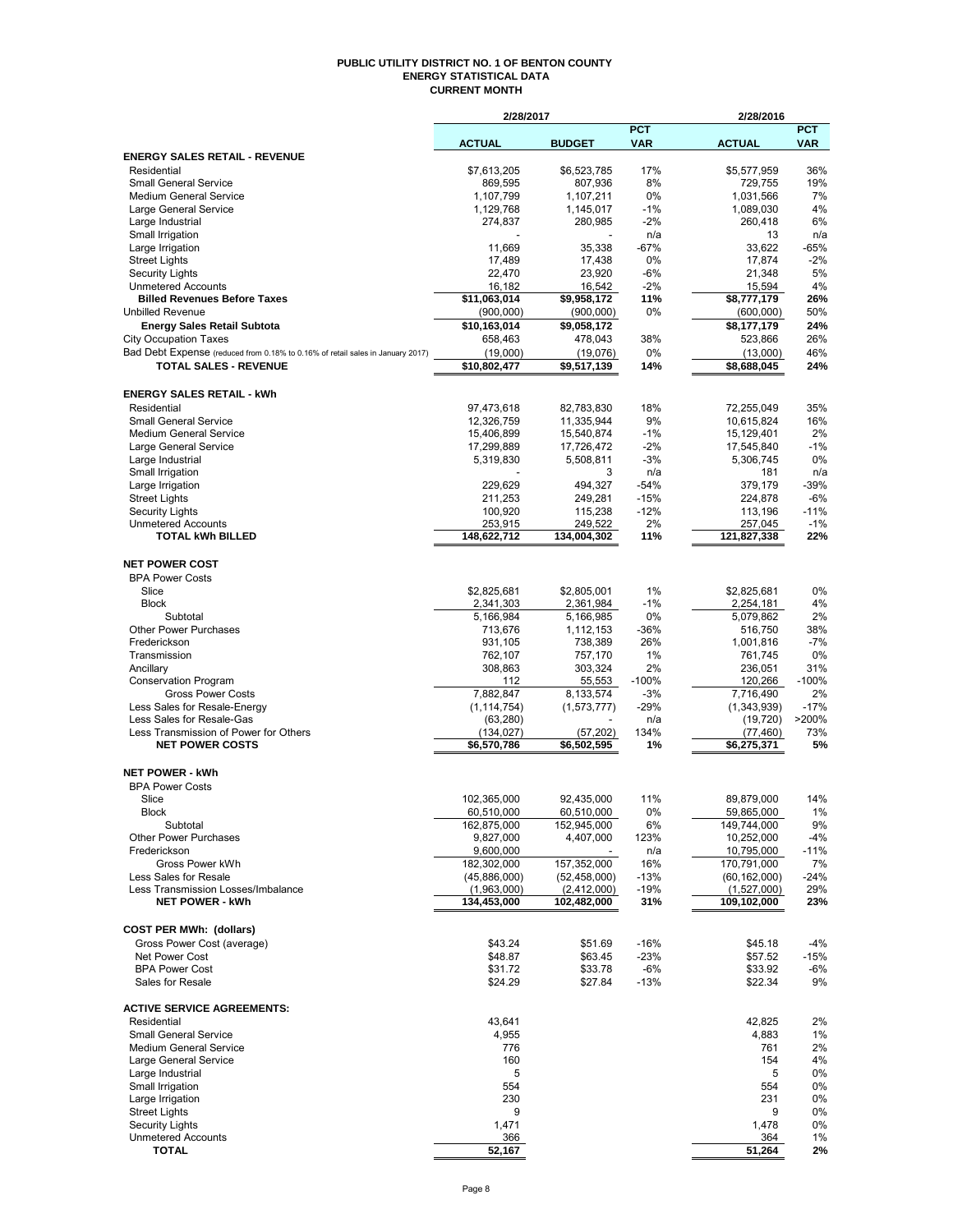#### **PUBLIC UTILITY DISTRICT NO. 1 OF BENTON COUNTY ENERGY STATISTICAL DATA YEAR TO DATE**

|                                                                               | 2/28/2017                     |                                |                          | 2/29/2016                      |                          |
|-------------------------------------------------------------------------------|-------------------------------|--------------------------------|--------------------------|--------------------------------|--------------------------|
|                                                                               | <b>ACTUAL</b>                 | <b>BUDGET</b>                  | <b>PCT</b><br><b>VAR</b> | <b>ACTUAL</b>                  | <b>PCT</b><br><b>VAR</b> |
| <b>ENERGY SALES RETAIL - REVENUE</b>                                          |                               |                                |                          |                                |                          |
| Residential                                                                   | \$16,458,368                  | \$13,578,257                   | 21%                      | \$12,358,117                   | 33%                      |
| <b>Small General Service</b>                                                  | 1,845,167                     | 1,652,983                      | 12%                      | 1,534,635                      | 20%                      |
| <b>Medium General Service</b><br>Large General Service                        | 2,331,775<br>2,325,716        | 2,303,508<br>2,366,169         | 1%<br>$-2%$              | 2,125,127<br>2,209,902         | 10%<br>5%                |
| Large Industrial                                                              | 543.724                       | 587,289                        | $-7%$                    | 534,939                        | 2%                       |
| Small Irrigation                                                              | (1)                           | 5                              | $-120%$                  | 14                             | $-107%$                  |
| Large Irrigation                                                              | 23,236                        | 52,508                         | $-56%$                   | 39,727                         | $-42%$                   |
| <b>Street Lights</b>                                                          | 34,978                        | 34,876                         | 0%                       | 35,806                         | $-2%$                    |
| <b>Security Lights</b><br><b>Unmetered Accounts</b>                           | 44,968<br>32,364              | 47,840<br>33,059               | $-6%$<br>$-2%$           | 43,024<br>31,189               | 5%<br>4%                 |
| <b>Billed Revenues Before Taxes</b>                                           | \$23,640,295                  | \$20,656,494                   | 14%                      | \$18,912,479                   | 25%                      |
| <b>Unbilled Revenue</b>                                                       | (600, 000)                    | (600,000)                      | 0%                       | (1,400,000)                    | -57%                     |
| <b>Energy Sales Retail Subtotal</b>                                           | \$23,040,295                  | \$20,056,494                   | 15%                      | \$17,512,479                   | 32%                      |
| <b>City Occupation Taxes</b>                                                  | 1,392,140                     | 991.618                        | 40%                      | 1,120,045                      | 24%                      |
| Bad Debt Expense (reduced from 0.2% to 0.18% of retail sales in January 2015) | (41,000)                      | (39, 570)                      | 4%                       | (33,000)                       | 24%                      |
| <b>TOTAL SALES - REVENUE</b>                                                  | \$24,391,435                  | \$21,008,542                   | 16%                      | \$18,599,524                   | 31%                      |
| <b>ENERGY SALES RETAIL - kWh</b>                                              |                               |                                |                          |                                |                          |
| Residential                                                                   | 211,563,541                   | 172,374,050                    | 23%                      | 162,189,523                    | 30%                      |
| <b>Small General Service</b>                                                  | 26,222,801                    | 23,165,863                     | 13%                      | 22,481,169                     | 17%                      |
| <b>Medium General Service</b>                                                 | 32,577,227                    | 31,822,619                     | 2%                       | 31,162,085                     | 5%                       |
| Large General Service                                                         | 35,923,907                    | 35,643,082                     | 1%                       | 35,734,440                     | 1%                       |
| Large Industrial<br>Small Irrigation                                          | 10,438,710                    | 11,631,466<br>69               | $-10%$<br>$-106%$        | 11,050,051<br>201              | $-6%$<br>>200%           |
| Large Irrigation                                                              | (4)<br>430,521                | 825,572                        | $-48%$                   | 600,491                        | -28%                     |
| <b>Street Lights</b>                                                          | 422,602                       | 498.562                        | $-15%$                   | 449,902                        | $-6%$                    |
| <b>Security Lights</b>                                                        | 201,883                       | 230,448                        | $-12%$                   | 226,469                        | $-11%$                   |
| <b>Unmetered Accounts</b>                                                     | 507,830                       | 498,661                        | 2%                       | 514,090                        | $-1%$                    |
| <b>TOTAL kWh BILLED</b>                                                       | 318,289,018                   | 276,690,392                    | 15%                      | 264,408,421                    | 20%                      |
| <b>NET POWER COST</b>                                                         |                               |                                |                          |                                |                          |
| <b>BPA Power Costs</b>                                                        |                               |                                |                          |                                |                          |
| Slice                                                                         | \$5,651,362                   | \$5,610,002                    | 1%                       | \$5,651,362                    | 0%                       |
| <b>Block</b>                                                                  | 4,966,420                     | 5,007,806                      | $-1%$                    | 4,854,977                      | 2%                       |
| Subtotal                                                                      | 10,617,782                    | 10,617,808                     | 0%                       | 10,506,339                     | 1%                       |
| <b>Other Power Purchases</b>                                                  | 1,791,089                     | 2,203,860                      | $-19%$<br>86%            | 954,547                        | 88%<br>9%                |
| Frederickson<br>Transmission                                                  | 2,557,032<br>1,528,356        | 1,374,337<br>1,514,340         | 1%                       | 2,347,496<br>1,524,146         | 0%                       |
| Ancillary                                                                     | 673,734                       | 630,428                        | 7%                       | 599,876                        | 12%                      |
| Generation                                                                    |                               |                                | n/a                      |                                | n/a                      |
| <b>Conservation Program</b>                                                   | 44,999                        | 111,106                        | >200%                    | 142,696                        | $-68%$                   |
| <b>Gross Power Costs</b>                                                      | 17,212,992                    | 16,451,879                     | 5%                       | 16,075,099                     | 7%                       |
| Less Sales for Resale-Energy<br>Less Sales for Resale-Gas                     | (2, 195, 318)<br>(428, 771)   | (3, 121, 503)                  | $-30%$<br>n/a            | (2,816,455)<br>(31,500)        | $-22%$<br>1261%          |
| Less Transmission of Power for Others                                         | (242, 761)                    | (114, 404)                     | 112%                     | (145, 563)                     | 67%                      |
| <b>NET POWER COSTS</b>                                                        | $\overline{14,346,142}$       | \$13,215,972                   | 9%                       | \$13,081,582                   | 10%                      |
|                                                                               |                               |                                |                          |                                |                          |
| <b>NET POWER - kWh</b><br><b>BPA Power Costs</b>                              |                               |                                |                          |                                |                          |
| Slice                                                                         | 209.165.000                   | 195.188.000                    | 7%                       | 177,699,000                    | 18%                      |
| <b>Block</b>                                                                  | 141,190,000                   | 141,190,000                    | 0%                       | 139,685,000                    | 1%                       |
| Subtotal                                                                      | 350,355,000                   | 336,378,000                    | 4%                       | 317,384,000                    | 10%                      |
| <b>Other Power Purchases</b>                                                  | 22,179,000                    | 9,446,000                      | 135%                     | 17,639,000                     | 26%                      |
| Frederickson                                                                  | 32,400,000                    |                                | n/a                      | 37,173,000                     | $-13%$                   |
| Gross Power kWh<br>Less Sales for Resale                                      | 404,934,000<br>(81, 862, 000) | 345,824,000<br>(112, 621, 000) | 17%<br>$-27%$            | 372,196,000<br>(119, 278, 000) | 9%<br>-31%               |
| Less Transmission Losses/Imbalance                                            | (2,763,000)                   | (4,956,000)                    | $-44%$                   | (1,839,000)                    | 50%                      |
| <b>NET POWER - kWh</b>                                                        | 320,309,000                   | 228,247,000                    | 40%                      | 251,079,000                    | 28%                      |
|                                                                               |                               |                                |                          |                                |                          |
| <b>COST PER MWh: (dollars)</b>                                                |                               |                                |                          |                                |                          |
| Gross Power Cost (average)<br><b>Net Power Cost</b>                           | \$42.51<br>\$44.79            | \$47.57<br>\$57.90             | $-11%$<br>$-23%$         | \$43.19<br>\$52.10             | $-2%$<br>$-14%$          |
| <b>BPA Power Cost</b>                                                         | \$30.31                       | \$31.57                        | $-4%$                    | \$33.10                        | -8%                      |
| Sales for Resale                                                              | \$26.82                       | \$28.40                        | $-6%$                    | \$23.61                        | 14%                      |
|                                                                               |                               |                                |                          |                                |                          |
| <b>AVERAGE ACTIVE SERVICE AGREEMENTS:</b><br>Residential                      | 43,630                        |                                |                          | 42,791                         | 2%                       |
| <b>Small General Service</b>                                                  | 4,952                         |                                |                          | 4,882                          | 1%                       |
| <b>Medium General Service</b>                                                 | 777                           |                                |                          | 762                            | 2%                       |
| Large General Service                                                         | 160                           |                                |                          | 154                            | 4%                       |
| Large Industrial                                                              | 5                             |                                |                          | 5                              | 0%                       |
| Small Irrigation<br>Large Irrigation                                          | 555<br>230                    |                                |                          | 556<br>232                     | 0%<br>-1%                |
| <b>Street Lights</b>                                                          | 9                             |                                |                          | 9                              | 0%                       |
| <b>Security Lights</b>                                                        | 1,472                         |                                |                          | 1,478                          | 0%                       |
| <b>Unmetered Accounts</b>                                                     | 366                           |                                |                          | 364                            | 1%                       |
| <b>TOTAL</b>                                                                  | 52,156                        |                                |                          | 51,230                         | 2%                       |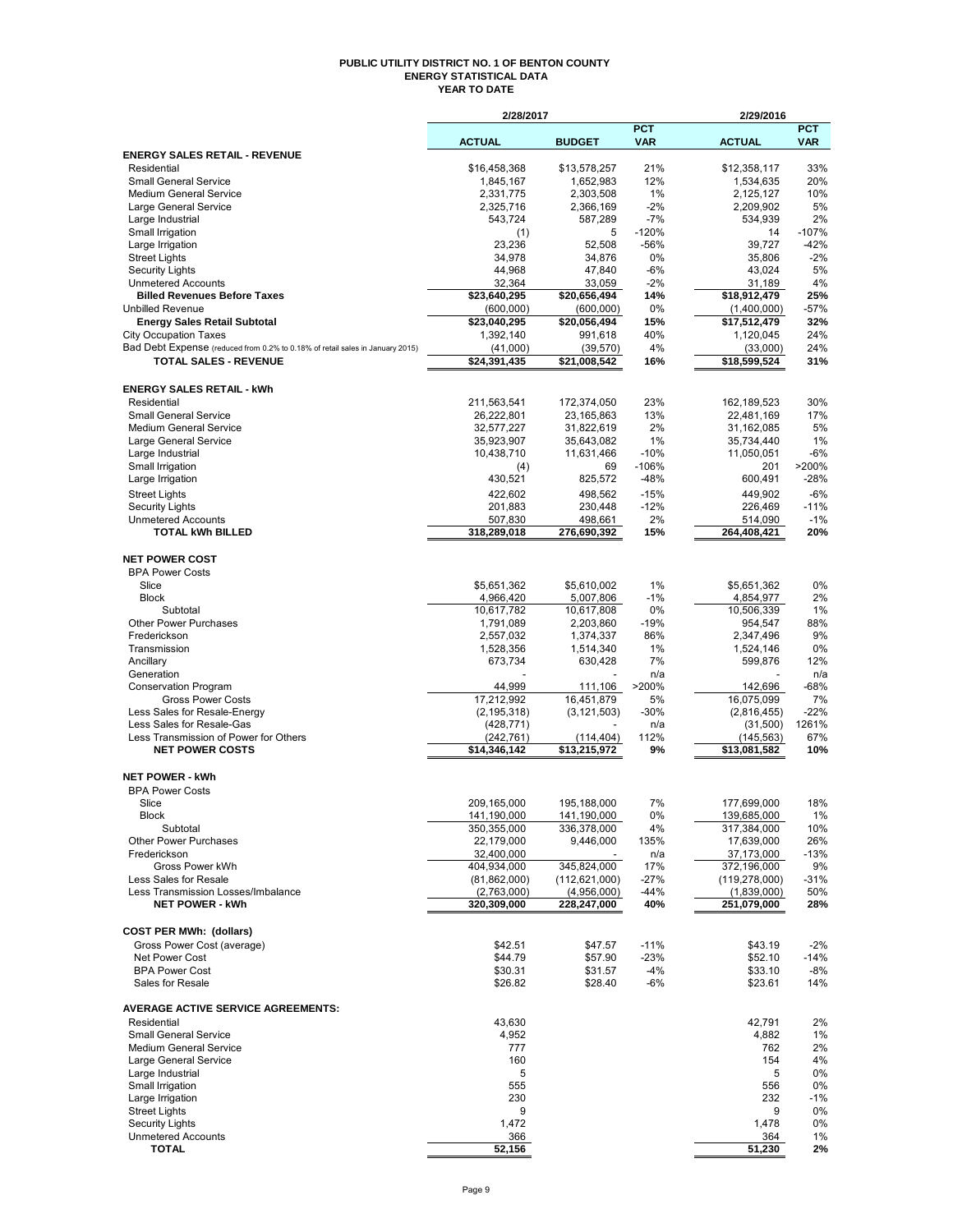#### **PUBLIC UTILITY DISTRICT NO. 1 OF BENTON COUNTY KWH SALES MONTHLY ACTIVITY**

|                               | January        | February   | March      | April      | May        | June        | July        | August     | September  | October    | November   | December                 | Total       |
|-------------------------------|----------------|------------|------------|------------|------------|-------------|-------------|------------|------------|------------|------------|--------------------------|-------------|
|                               |                |            |            |            |            |             |             |            |            |            |            |                          |             |
| Residential<br>2013           | 85,933,904     | 77,488,047 | 56,513,417 | 48,071,841 | 41,520,865 | 42,301,535  | 51,932,912  | 59,463,795 | 53,272,213 | 41,006,176 | 52,879,427 | 87,502,483               | 697,886,615 |
| 2014                          | 90,995,045     | 86,856,866 | 61,276,449 | 46,126,349 | 38,751,097 | 43,347,010  | 51,878,664  | 62,101,272 | 49,381,509 | 38,520,801 | 51,127,327 | 76,441,442               | 696,803,831 |
| 2015                          | 81,753,251     | 70,842,807 | 51,195,817 | 43,964,172 | 38,845,198 | 48,995,659  | 62,750,008  | 58,699,674 | 48,136,350 | 37,850,154 | 46,905,821 | 75,565,855               | 665,504,766 |
| 2016                          | 89,934,474     | 72,255,049 | 53,460,881 | 45,886,799 | 38,721,341 | 44,464,304  | 49,566,548  | 57,564,364 | 49,472,576 | 38,810,551 | 46,586,644 | 75,018,157               | 661,741,688 |
| 2017                          | 114,089,923    | 97,473,618 |            |            |            |             |             |            |            |            |            |                          | 211,563,541 |
| <b>Small General Service</b>  |                |            |            |            |            |             |             |            |            |            |            |                          |             |
| 2013                          | 11,394,724     | 10,700,711 | 8,862,866  | 8,958,701  | 9,285,161  | 9,833,210   | 10,896,923  | 12,097,199 | 11,379,590 | 8,965,721  | 9,306,967  | 11,245,947               | 122,927,720 |
| 2014                          | 12,002,884     | 11,773,687 | 9,247,968  | 8,838,271  | 8,960,528  | 10,069,805  | 10,898,332  | 12,390,218 | 11,106,946 | 9,214,420  | 9,056,203  | 10,725,578               | 124,284,840 |
| 2015                          | 11,273,647     | 10,444,066 | 8,399,963  | 8,630,563  | 9,005,788  | 10,616,996  | 12,060,700  | 11,955,370 | 10,809,845 | 9,065,197  | 8,719,747  | 10,515,898               | 121,497,780 |
| 2016                          | 11,865,345     | 10,615,824 | 8,804,253  | 9,093,517  | 9,217,514  | 10,063,717  | 10,760,436  | 11,863,201 | 10,839,759 | 9,285,276  | 8,652,183  | 10,807,220               | 121,868,245 |
| 2017                          | 13,896,042     | 12,326,759 |            |            |            |             |             |            |            |            |            |                          | 26,222,801  |
| <b>Medium General Service</b> |                |            |            |            |            |             |             |            |            |            |            |                          |             |
| 2013                          | 15,375,716     | 14,629,522 | 12,714,807 | 13,158,263 | 13,461,961 | 14,198,240  | 15,233,651  | 16,943,765 | 16,157,388 | 14,583,038 | 14,990,108 | 15,803,535               | 177,249,994 |
| 2014                          | 16,255,765     | 16,174,267 | 13,320,761 | 13,438,288 | 13,403,247 | 14,808,800  | 15,526,971  | 17,145,841 | 15,985,439 | 15,533,136 | 14,950,232 | 15,501,055               | 182,043,802 |
| 2015                          | 15,719,991     | 15,058,182 | 13,124,396 | 13,611,242 | 14,078,883 | 15,970,931  | 16,957,563  | 16,576,440 | 15,990,572 | 15,576,154 | 14,732,964 | 15,213,004               | 182,610,322 |
| 2016                          | 16,032,684     | 15,129,401 | 12,982,308 | 13,939,681 | 13,879,726 | 14,686,797  | 15,578,700  | 16,516,307 | 16,093,629 | 15,538,491 | 14,711,127 | 15,377,852               | 180,466,703 |
| 2017                          | 17,170,328     | 15,406,899 |            |            |            |             |             |            |            |            |            |                          | 32,577,227  |
| <b>Large General Service</b>  |                |            |            |            |            |             |             |            |            |            |            |                          |             |
| 2013                          | 18,363,206     | 16,370,904 | 16,064,720 | 17,280,008 | 17,300,043 | 17,480,703  | 18,704,243  | 20,956,543 | 20,230,220 | 19,362,880 | 19,518,760 | 17,683,240               | 219,315,470 |
| 2014                          | 18,043,140     | 18,004,500 | 16,529,440 | 16,641,080 | 17,175,060 | 18,408,820  | 19,689,940  | 21,264,420 | 21,006,340 | 21,502,220 | 19,841,340 | 18,573,000               | 226,679,300 |
| 2015                          | 17,888,911     | 17,212,717 | 16,213,065 | 17,278,183 | 17,939,803 | 19,595,384  | 20,935,183  | 20,741,663 | 21,305,140 | 20,558,020 | 18,687,460 | 17,819,400               | 226,174,929 |
| 2016                          | 18,188,600     | 17,545,840 | 16,492,120 | 17,360,382 | 17,583,712 | 18,140,663  | 18,545,919  | 20,497,271 | 19,923,658 | 21,179,801 | 19,314,538 | 18,495,415               | 223,267,919 |
| 2017                          | 18,624,018     | 17,299,889 |            |            |            |             |             |            |            |            |            |                          | 35,923,907  |
| Large Industrial              |                |            |            |            |            |             |             |            |            |            |            |                          |             |
| 2013                          | 6,303,530      | 5,690,550  | 5,970,720  | 6,363,470  | 6,331,645  | 6,273,940   | 6,074,935   | 6,052,520  | 3,037,994  | 6,374,590  | 4,922,960  | 6,405,925                | 69,802,779  |
| 2014                          | 6,203,055      | 5,695,020  | 6,141,110  | 5,917,690  | 6,227,320  | 6,005,800   | 6,111,425   | 6,258,875  | 5,080,145  | 6,181,005  | 6,125,825  | 5,922,215                | 71,869,485  |
| 2015                          | 5,597,495      | 5,394,485  | 5,337,365  | 5,784,330  | 5,632,340  | 5,678,570   | 4,981,620   | 6,171,695  | 5,623,820  | 5,598,540  | 5,408,760  | 5,732,865                | 66,941,885  |
| 2016                          | 5,743,306      | 5,306,745  | 5,715,980  | 5,547,175  | 4,192,375  | 5,666,470   | 5,704,840   | 5,908,980  | 4,427,850  | 5,998,320  | 5,625,690  | 4,774,520                | 64,612,251  |
| 2017                          | 5,118,880      | 5,319,830  |            |            |            |             |             |            |            |            |            |                          | 10,438,710  |
| <b>Small Irrigation</b>       |                |            |            |            |            |             |             |            |            |            |            |                          |             |
| 2013                          | 101            |            | 480,748    | 1,347,003  | 2,288,143  | 2,390,103   | 3,152,789   | 2,941,397  | 1,826,383  | 742,890    | 41,696     | 30                       | 15,211,283  |
| 2014                          |                |            | 566,022    | 1,370,794  | 2,487,573  | 2,926,545   | 3,475,842   | 2,988,591  | 2,248,398  | 1,145,157  | (52)       |                          | 17,208,870  |
| 2015                          | $\overline{a}$ | 9          | 648,290    | 1,481,286  | 2,159,616  | 2,668,782   | 3,213,086   | 3,002,663  | 2,075,784  | 1,172,302  | 2,846      | $\overline{\phantom{a}}$ | 16,424,664  |
| 2016                          | 20             | 181        | 469,477    | 1,607,439  | 2,203,347  | 2,637,887   | 2,835,670   | 2,948,608  | 2,005,457  | 889,198    |            | 4                        | 15,597,288  |
| 2017                          | (4)            |            |            |            |            |             |             |            |            |            |            |                          | (4)         |
| <b>Large Irrigation</b>       |                |            |            |            |            |             |             |            |            |            |            |                          |             |
| 2013                          | 259,061        | 415,476    | 10,346,643 | 24,726,514 | 62,939,428 | 75,510,554  | 97,242,342  | 66,591,892 | 27,504,705 | 18,933,975 | 5,069,220  | (2, 131, 722)            | 387,408,088 |
| 2014                          | 247,328        | 266,769    | 11,959,400 | 40,053,677 | 68,929,139 | 94,789,557  | 102,773,871 | 67,085,339 | 38,117,908 | 27,773,132 | 3,179,515  | 258,931                  | 455,434,566 |
| 2015                          | 214,532        | 210,554    | 14,636,633 | 39,362,242 | 61,259,905 | 103,842,869 | 98,850,190  | 67,471,445 | 37,832,472 | 24,467,386 | 3,414,781  | 214,109                  | 451,777,118 |
| 2016                          | 221,312        | 379,179    | 9,247,984  | 45,291,455 | 66,290,382 | 88,901,499  | 88,434,390  | 70,085,659 | 33,735,656 | 14,740,237 | 2,022,639  | 238,007                  | 419,588,399 |
| 2017                          | 200,892        | 229,629    |            |            |            |             |             |            |            |            |            |                          | 430,521     |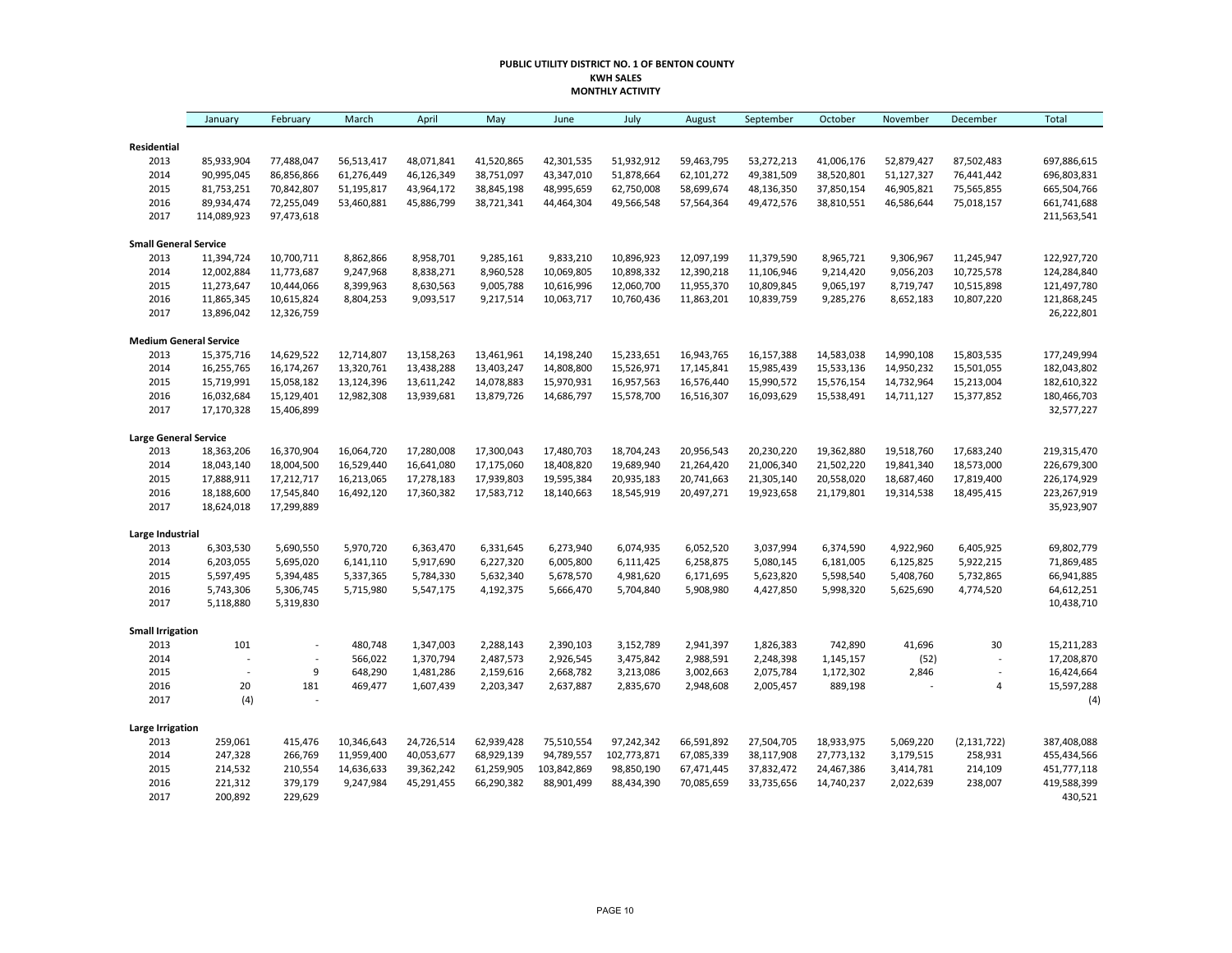#### **PUBLIC UTILITY DISTRICT NO. 1 OF BENTON COUNTY KWH SALES MONTHLY ACTIVITY**

|                        | January     | February    | March       | April       | May         | June        | July        | August      | September   | October     | November    | December    | Total         |
|------------------------|-------------|-------------|-------------|-------------|-------------|-------------|-------------|-------------|-------------|-------------|-------------|-------------|---------------|
|                        |             |             |             |             |             |             |             |             |             |             |             |             |               |
| <b>Street Lights</b>   |             |             |             |             |             |             |             |             |             |             |             |             |               |
| 2013                   | 229,267     | 229,267     | 229,161     | 229,161     | 229,161     | 229,161     | 229,161     | 229,209     | 229,209     | 229,245     | 229,395     | 229,425     | 2,750,822     |
| 2014                   | 229,425     | 229,425     | 229,515     | 229,515     | 225,070     | 224,939     | 225,064     | 225,640     | 225,514     | 225,514     | 225,298     | 225,586     | 2,720,505     |
| 2015                   | 225,624     | 225,624     | 225,624     | 225,672     | 225,672     | 225,672     | 224,880     | 224,880     | 224,928     | 225,024     | 225,024     | 225,024     | 2,703,648     |
| 2016                   | 225,024     | 224,878     | 224,878     | 224,494     | 211,235     | 211,187     | 211,187     | 211,187     | 211,187     | 211,187     | 211,349     | 211,349     | 2,589,142     |
| 2017                   | 211,349     | 211,253     |             |             |             |             |             |             |             |             |             |             | 422,602       |
| <b>Security Lights</b> |             |             |             |             |             |             |             |             |             |             |             |             |               |
| 2013                   | 104,964     | 104,964     | 105,351     | 105,258     | 105,222     | 105,163     | 105,163     | 104,948     | 104,561     | 104,346     | 103,807     | 103,678     | 1,257,425     |
| 2014                   | 103,678     | 103,678     | 103,420     | 103,377     | 103,334     | 103,248     | 103,476     | 114,623     | 114,494     | 114,494     | 114,444     | 114,430     | 1,296,696     |
| 2015                   | 114,451     | 114,408     | 114,073     | 113,696     | 113,531     | 113,488     | 113,488     | 113,445     | 113,402     | 113,359     | 113,359     | 113,309     | 1,364,009     |
| 2016                   | 113,273     | 113,196     | 113,239     | 113,180     | 101,382     | 101,425     | 101,382     | 101,409     | 101,366     | 101,194     | 101,108     | 101,108     | 1,263,262     |
| 2017                   | 100,963     | 100,920     |             |             |             |             |             |             |             |             |             |             | 201,883       |
| Unmetered              |             |             |             |             |             |             |             |             |             |             |             |             |               |
| 2013                   | 243,914     | 245,210     | 246,506     | 246,506     | 247,676     | 247,676     | 247,676     | 247,676     | 247,676     | 247,676     | 247,676     | 247,686     | 2,963,554     |
| 2014                   | 247,686     | 247,516     | 247,516     | 247,516     | 248,246     | 248,246     | 248,246     | 249,106     | 249,106     | 249,106     | 249,106     | 249,106     | 2,980,502     |
| 2015                   | 249,106     | 249,106     | 249,106     | 248,919     | 248,919     | 248,919     | 248,919     | 254,930     | 254,845     | 255,749     | 257,045     | 257,045     | 3,022,608     |
| 2016                   | 257,045     | 257,045     | 257,045     | 257,045     | 257,045     | 257,045     | 258,341     | 259,637     | 259,637     | 254,365     | 254,365     | 254,365     | 3,082,980     |
| 2017                   | 253,915     | 253,915     |             |             |             |             |             |             |             |             |             |             | 507,830       |
| <b>Total</b>           |             |             |             |             |             |             |             |             |             |             |             |             |               |
| 2013                   | 138,208,387 | 125,874,651 | 111,534,939 | 120,486,725 | 153,709,305 | 168,570,285 | 203,819,795 | 185,628,944 | 133,989,939 | 110,550,537 | 107,310,016 | 137,090,227 | 1,696,773,750 |
| 2014                   | 144,328,006 | 139,351,728 | 119,621,601 | 132,966,557 | 156,510,614 | 190,932,770 | 210,931,831 | 189,823,925 | 143,515,799 | 120,458,985 | 104,869,238 | 128,011,343 | 1,781,322,397 |
| 2015                   | 133,037,008 | 119,751,958 | 110,144,332 | 130,700,305 | 149,509,655 | 207,957,270 | 220,335,637 | 185,212,205 | 142,367,158 | 114,881,885 | 98,467,807  | 125,656,509 | 1,738,021,729 |
| 2016                   | 142,581,083 | 121,827,338 | 107,768,165 | 139,321,167 | 152,658,059 | 185,130,994 | 191,997,413 | 185,956,623 | 137,070,775 | 107,008,620 | 97,479,643  | 125,277,997 | 1,694,077,877 |
| 2017                   | 169,666,306 | 148,622,712 |             |             |             |             |             |             |             |             |             |             | 318,289,018   |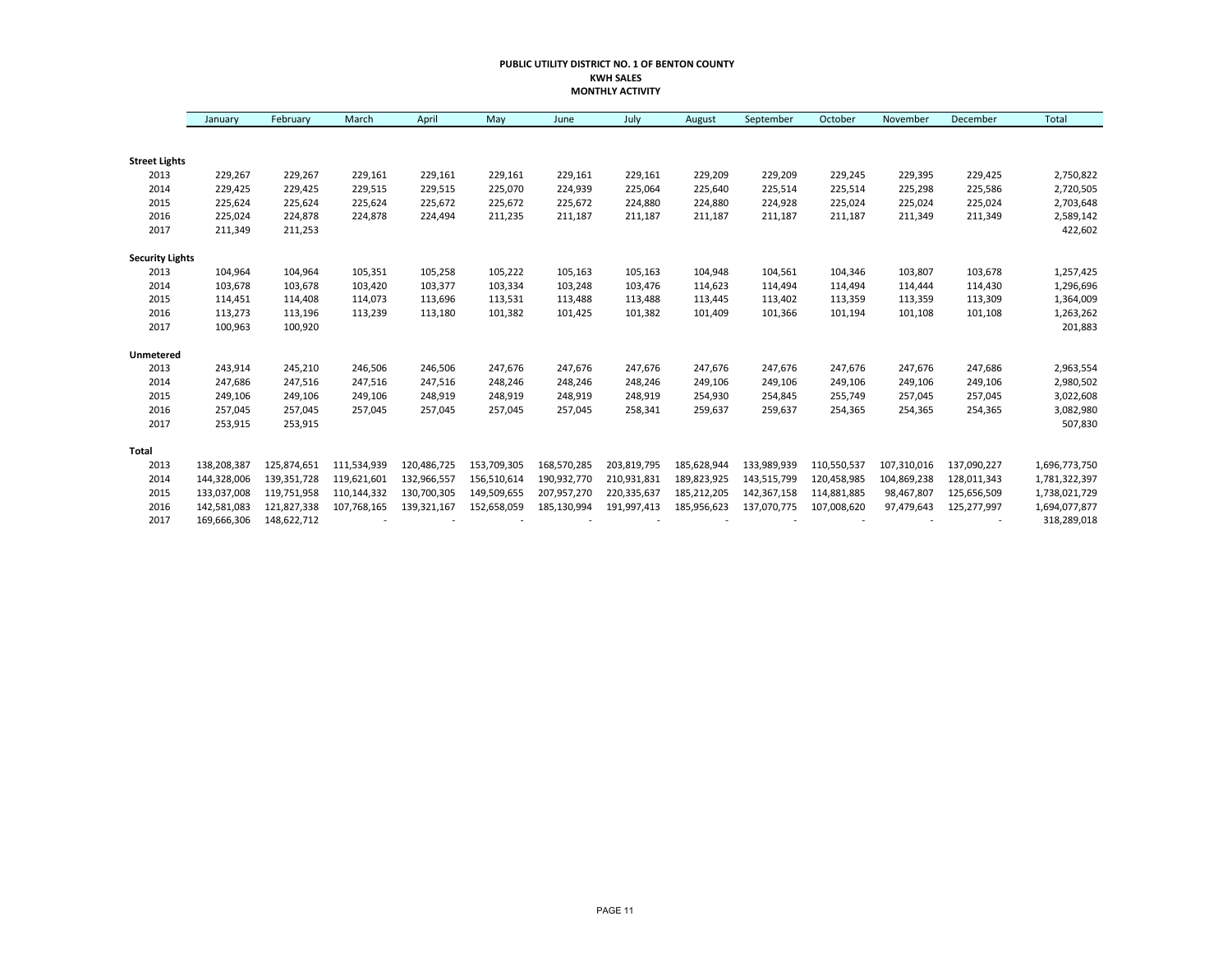### **PUBLIC UTILITY DISTRICT NO. 1 OF BENTON COUNTY CAPITAL ADDITIONS AND RETIREMENTS CURRENT MONTH**

|                                                              | <b>BALANCE</b>           |                                            |                          | <b>BALANCE</b>           |
|--------------------------------------------------------------|--------------------------|--------------------------------------------|--------------------------|--------------------------|
|                                                              | 1/31/2017                | <b>ADDITIONS</b>                           | <b>RETIREMENTS</b>       | 2/28/2017                |
| <b>INTANGIBLE PLANT:</b>                                     |                          |                                            |                          |                          |
| Organizations                                                | \$28,379                 | \$0                                        | \$0                      | \$28,379                 |
| Franchises & Consents                                        | 10,022                   |                                            |                          | 10,022                   |
| Miscellaneous & Intangible Plant                             | 29,078                   | $\overline{\phantom{a}}$                   | $\overline{\phantom{a}}$ | 29,078                   |
| <b>TOTAL</b>                                                 | 67,480                   |                                            |                          | 67,480                   |
| <b>GENERATION PLANT:</b>                                     |                          |                                            |                          |                          |
| Land & Land Rights                                           |                          |                                            |                          |                          |
| Structures & Improvements                                    | 1,141,911                |                                            |                          | 1,141,911                |
| <b>Fuel Holders &amp; Accessories</b>                        |                          |                                            |                          |                          |
| <b>Other Electric Generation</b>                             | 770,459                  |                                            |                          | 770,459                  |
| <b>Accessory Electric Equipment</b>                          |                          |                                            |                          |                          |
| Miscellaneous Power Plant Equipment<br><b>TOTAL</b>          | 1,912,370                | $\overline{\phantom{a}}$<br>$\blacksquare$ |                          | 1,912,370                |
|                                                              |                          |                                            |                          |                          |
| <b>TRANSMISSION PLANT:</b>                                   |                          |                                            |                          |                          |
| Land & Land Rights                                           | 156,400                  |                                            |                          | 156,400                  |
| Clearing Land & Right Of Ways                                | 25,544                   |                                            |                          | 25,544                   |
| <b>Transmission Station Equipment</b>                        | 832,047                  |                                            |                          | 832,047                  |
| <b>Towers &amp; Fixtures</b>                                 | 256,175                  |                                            |                          | 256,175                  |
| Poles & Fixtures                                             | 3,975,802                |                                            |                          | 3,975,802                |
| Overhead Conductor & Devices                                 | 3,021,163                |                                            |                          | 3,021,163                |
| <b>TOTAL</b>                                                 | 8,267,131                |                                            |                          | 8,267,131                |
| <b>DISTRIBUTION PLANT:</b>                                   |                          |                                            |                          |                          |
| Land & Land Rights                                           | 1,705,260                |                                            |                          | 1,705,260                |
| Structures & Improvements                                    | 295,502                  |                                            |                          | 295,502                  |
| <b>Station Equipment</b>                                     | 39,410,815               | 86,004                                     |                          | 39,496,819               |
| Poles, Towers & Fixtures                                     | 19,262,168               | 40,025                                     | (3,540)                  | 19,298,653               |
| Overhead Conductor & Devices                                 | 12,583,359               | 1,285                                      |                          | 12,584,644               |
| <b>Underground Conduit</b>                                   | 33,476,430               | 30,460                                     | (5,320)                  | 33,501,570               |
| Underground Conductor & Devices                              | 44,400,821               | 77,366                                     | (15, 773)                | 44,462,414               |
| <b>Line Transformers</b>                                     | 29,628,258               | 62,833                                     | (37, 538)                | 29,653,553               |
| Services-Overhead                                            | 2,726,963                |                                            |                          | 2,726,963                |
| Services-Underground                                         | 19,303,259               |                                            |                          | 19,303,259               |
| Meters                                                       | 9,398,944                |                                            |                          | 9,398,944                |
| Security Lighting                                            | 869,445                  |                                            | (297)                    | 869,148                  |
| <b>Street Lighting</b>                                       | 760,352                  |                                            |                          | 760,352                  |
| <b>SCADA System</b><br><b>TOTAL</b>                          | 2,351,314<br>216,172,889 | 3,842<br>301,815                           | (62, 468)                | 2,355,156<br>216,412,237 |
|                                                              |                          |                                            |                          |                          |
| <b>GENERAL PLANT:</b>                                        |                          |                                            |                          |                          |
| Land & Land Rights                                           | 1,130,759                |                                            |                          | 1,130,759                |
| Structures & Improvements                                    | 18,383,949               |                                            |                          | 18,383,949               |
| Information Systems & Technology                             | 16,649,095               |                                            |                          | 16,649,095               |
| <b>Transportation Equipment</b>                              | 7,478,468                |                                            |                          | 7,478,468                |
| <b>Stores Equipment</b>                                      | 54,108                   |                                            |                          | 54,108                   |
| Tools, Shop & Garage Equipment                               | 461,913                  |                                            |                          | 461,913                  |
| Laboratory Equipment                                         | 489,135                  |                                            |                          | 489,135                  |
| <b>Communication Equipment</b><br><b>Broadband Equipment</b> | 2,422,476<br>19,775,508  | 2,306                                      |                          | 2,422,476<br>19,777,815  |
| Miscellaneous Equipment                                      | 1,168,910                |                                            |                          | 1,168,910                |
| <b>Other Capitalized Costs</b>                               | 11,983,939               |                                            |                          | 11,983,939               |
| <b>TOTAL</b>                                                 | 79,998,259               | 2,306                                      | $\blacksquare$           | 80,000,565               |
|                                                              |                          |                                            |                          |                          |
| TOTAL ELECTRIC PLANT ACCOUNTS                                | 306,418,129              | 304,122                                    | (62, 468)                | 306,659,783              |
| <b>PLANT HELD FOR FUTURE USE</b>                             | 388,589                  |                                            |                          | 388,589                  |
| <b>CONSTRUCTION WORK IN PROGRESS</b>                         | 5,688,334                | 696,941                                    |                          | 6,385,275                |
| <b>TOTAL CAPITAL</b>                                         | \$312,495,052            | \$1,001,063                                | (\$62,468)               | \$313,433,647            |
|                                                              |                          |                                            |                          |                          |

PAGE 12

**\$1,153,090 Budget**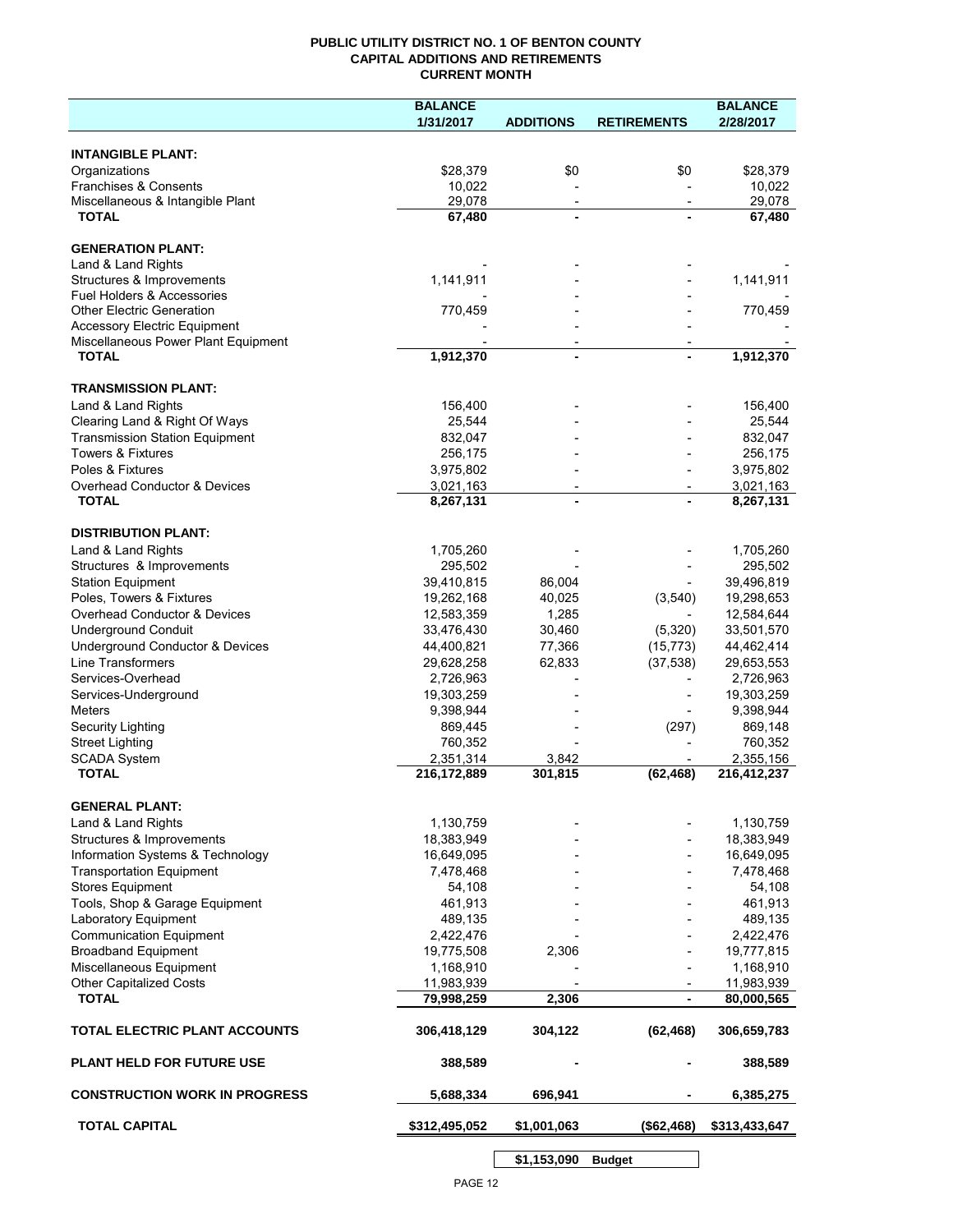## **PUBLIC UTILITY DISTRICT NO. 1 OF BENTON COUNTY CAPITAL ADDITIONS AND RETIREMENTS YEAR TO DATE**

|                                                          | <b>BALANCE</b>           |                          |                          | <b>BALANCE</b>          |
|----------------------------------------------------------|--------------------------|--------------------------|--------------------------|-------------------------|
|                                                          | 12/31/2016               | <b>ADDITIONS</b>         | <b>RETIREMENTS</b>       | 2/28/2017               |
|                                                          |                          |                          |                          |                         |
| <b>INTANGIBLE PLANT:</b>                                 |                          |                          |                          |                         |
| Organizations                                            | \$28,379                 | \$0                      | \$0                      | \$28,379                |
| Franchises & Consents                                    | 10,022                   |                          |                          | 10,022                  |
| Miscellaneous & Intangible Plant                         | 29,078                   | $\overline{\phantom{a}}$ | $\overline{\phantom{a}}$ | 29,078                  |
| <b>TOTAL</b>                                             | 67,480                   |                          |                          | 67,480                  |
| <b>GENERATION PLANT:</b>                                 |                          |                          |                          |                         |
| Land & Land Rights                                       |                          |                          |                          |                         |
| Structures & Improvements                                | 1,141,911                |                          |                          | 1,141,911               |
| Fuel Holders & Accessories                               |                          |                          |                          |                         |
| <b>Other Electric Generation</b>                         | 770,459                  |                          |                          | 770,459                 |
| <b>Accessory Electric Equipment</b>                      |                          |                          |                          |                         |
| Miscellaneous Power Plant Equipment                      |                          |                          |                          |                         |
| <b>TOTAL</b>                                             | 1,912,370                |                          |                          | 1,912,370               |
|                                                          |                          |                          |                          |                         |
| <b>TRANSMISSION PLANT:</b>                               |                          |                          |                          |                         |
| Land & Land Rights                                       | 156,400                  |                          |                          | 156,400                 |
| Clearing Land & Right Of Ways                            | 25,544                   |                          |                          | 25,544                  |
| <b>Transmission Station Equipment</b>                    | 832,047                  |                          |                          | 832,047                 |
| <b>Towers &amp; Fixtures</b>                             | 256,175                  |                          |                          | 256,175                 |
| Poles & Fixtures                                         | 3,975,802                |                          |                          | 3,975,802               |
| Overhead Conductor & Devices                             | 3,021,163                | $\overline{\phantom{a}}$ | $\overline{\phantom{a}}$ | 3,021,163               |
| <b>TOTAL</b>                                             | 8,267,131                |                          |                          | 8,267,131               |
| <b>DISTRIBUTION PLANT:</b>                               |                          |                          |                          |                         |
|                                                          | 1,703,988                | 1,272                    |                          | 1,705,260               |
| Land & Land Rights<br>Structures & Improvements          | 295,502                  |                          |                          | 295,502                 |
|                                                          | 39,410,815               | 86,004                   |                          | 39,496,819              |
| <b>Station Equipment</b>                                 |                          |                          |                          |                         |
| Poles, Towers & Fixtures<br>Overhead Conductor & Devices | 19,218,866               | 87,364                   | (7, 578)                 | 19,298,652              |
|                                                          | 12,576,108<br>33,461,641 | 8,536<br>51,277          | (11, 348)                | 12,584,644              |
| <b>Underground Conduit</b>                               |                          | 229,057                  |                          | 33,501,570              |
| Underground Conductor & Devices<br>Line Transformers     | 44,277,262               |                          | (43,905)                 | 44,462,414              |
| Services-Overhead                                        | 29,598,443               | 98,817                   | (43, 707)                | 29,653,553              |
|                                                          | 2,721,175                | 8,914<br>52,773          | (3, 126)                 | 2,726,963<br>19,303,259 |
| Services-Underground                                     | 19,250,486               |                          |                          | 9,398,944               |
| <b>Meters</b><br><b>Security Lighting</b>                | 9,392,664                | 6,280<br>1,015           | (890)                    |                         |
|                                                          | 869,023<br>760,352       |                          |                          | 869,148                 |
| <b>Street Lighting</b><br><b>SCADA System</b>            | 2,283,127                | 72,028                   |                          | 760,352<br>2,355,155    |
| <b>TOTAL</b>                                             | 215,819,452              | 703,337                  | (110, 554)               | 216,412,235             |
|                                                          |                          |                          |                          |                         |
| <b>GENERAL PLANT:</b>                                    |                          |                          |                          |                         |
| Land & Land Rights                                       | 1,130,759                |                          |                          | 1,130,759               |
| Structures & Improvements                                | 18,383,949               |                          |                          | 18,383,949              |
| Information Systems & Technology                         | 16,649,095               |                          |                          | 16,649,095              |
| <b>Transportation Equipment</b>                          | 7,324,621                | 153,847                  |                          | 7,478,468               |
| <b>Stores Equipment</b>                                  | 54,108                   |                          |                          | 54,108                  |
| Tools, Shop & Garage Equipment                           | 461,913                  |                          |                          | 461,913                 |
| Laboratory Equipment                                     | 489,135                  |                          |                          | 489,135                 |
| <b>Communication Equipment</b>                           | 2,412,166                | 10,310                   |                          | 2,422,476               |
| <b>Broadband Equipment</b>                               | 19,695,747               | 82,067                   |                          | 19,777,814              |
| Miscellaneous Equipment                                  | 1,168,910                |                          |                          | 1,168,910               |
| Other Capitalized Costs                                  | 11,967,255               | 17,187                   | (503)                    | 11,983,939              |
| <b>TOTAL</b>                                             | 79,737,658               | 263,411                  | (503)                    | 80,000,566              |
| TOTAL ELECTRIC PLANT ACCOUNTS                            | 305,804,090              | 966,748                  | (111, 057)               | 306,659,781             |
| <b>PLANT HELD FOR FUTURE USE</b>                         | 388,589                  |                          |                          | 388,589                 |
| <b>CONSTRUCTION WORK IN PROGRESS</b>                     | 5,585,292                | 799,983                  |                          | 6,385,275               |
| <b>TOTAL CAPITAL</b>                                     | 311,777,971              | \$1,766,731              | (\$111,057)              | \$313,433,645           |
|                                                          |                          |                          |                          |                         |
|                                                          |                          | \$2,185,248              | <b>Budget</b>            |                         |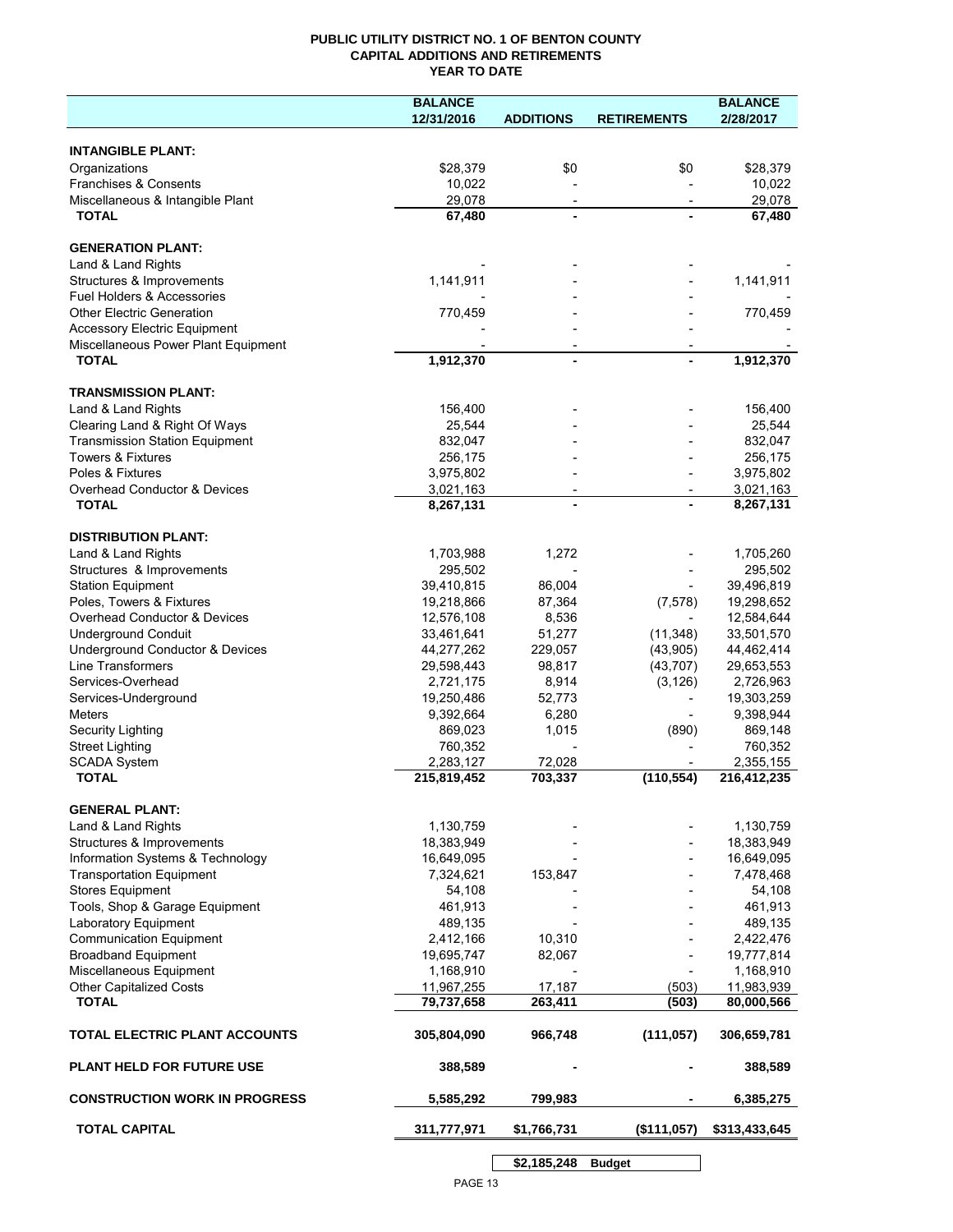# **PUBLIC UTILITY DISTRICT NO. 1 OF BENTON COUNTY STATEMENT OF CASH FLOWS**

|                                                                                    | <b>YTD</b><br>2/28/2017 | <b>Monthly</b><br>2/28/2017 |
|------------------------------------------------------------------------------------|-------------------------|-----------------------------|
| <b>CASH FLOWS FROM OPERATING ACTIVITIES</b>                                        |                         |                             |
| Cash Received from Customers and Counterparties                                    | \$25,504,881            | \$12,259,369                |
| Cash Paid to Suppliers and Counterparties                                          | (17,950,566)            | (7,689,873)                 |
| Cash Paid to Employees                                                             | (2, 131, 579)           | (1,076,417)                 |
| <b>Taxes Paid</b>                                                                  | (2,211,939)             | (1, 279, 224)               |
| <b>Net Cash Provided by Operating Activities</b>                                   | 3,210,797               | 2,213,855                   |
| <b>CASH FLOWS FROM NONCAPITAL FINANCING ACTIVITIES</b>                             |                         |                             |
| <b>Other Interest Expense</b>                                                      |                         |                             |
| Net Cash Used by Noncapital Financing Activities                                   |                         |                             |
| <b>CASH FLOWS FROM CAPITAL AND RELATED FINANCING ACTIVITIES</b>                    |                         |                             |
| <b>Acquisition of Capital Assets</b>                                               | (1,747,635)             | (1, 146, 037)               |
| Proceeds from Sale of Revenue Bonds                                                |                         |                             |
| Cash Defeasance Principal and Interest                                             |                         |                             |
| <b>Bond Principal Paid</b><br><b>Bond Interest Paid</b>                            |                         |                             |
| <b>Capital Contributions</b>                                                       | 39,323                  | 10,647                      |
| Sale of Assets                                                                     | 31,387                  | 31,387                      |
| Net Cash Used by Capital and Related Financing Activities                          | (1,676,925)             | (1, 104, 003)               |
| <b>CASH FLOWS FROM INVESTING ACTIVITIES</b>                                        |                         |                             |
| Interest Income                                                                    | 42.464                  | 20,701                      |
| Proceeds from Sale of Investments                                                  |                         |                             |
| Purchase of Investments<br>Joint Venture Net Revenue (Expense)                     | (7,998,770)             | (7,998,770)                 |
| <b>Net Cash Used by Investing Activities</b>                                       | (7,956,306)             | (7,978,069)                 |
| <b>NET INCREASE (DECREASE) IN CASH</b>                                             | (6,422,434)             | (6,868,217)                 |
| <b>CASH BALANCE, BEGINNING</b>                                                     | \$43,414,514            | \$43,860,297                |
|                                                                                    |                         |                             |
| <b>CASH BALANCE, ENDING</b>                                                        | \$36,992,080            | \$36,992,080                |
| RECONCILIATION OF NET OPERATING INCOME TO NET                                      |                         |                             |
| <b>CASH PROVIDED BY OPERATING ACTIVITIES</b>                                       |                         |                             |
| <b>Net Operating Revenues</b>                                                      | \$2,753,258             | \$639,970                   |
| Adjustments to reconcile net operating income to net cash                          |                         |                             |
| provided by operating activities:                                                  |                         |                             |
| Depreciation & Amortization                                                        | 1,661,514               | 830,410                     |
| <b>Unbilled Revenues</b>                                                           | 600,000                 | 900,000                     |
| Misellaneous Other Revenue & Receipts                                              | 189,924                 | 189,917                     |
| GASB 68 Pension Expense                                                            |                         |                             |
| Decrease (Increase) in Accounts Receivable                                         | (3,361,553)             | (1,031,013)                 |
| Decrease (Increase) in BPA Prepay Receivable<br>Decrease (Increase) in Inventories | 100,000                 | 50,000<br>(141, 346)        |
| Decrease (Increase) in Prepaid Expenses                                            | (84, 564)<br>95,442     | 113,590                     |
| Decrease (Increase) in Wholesale Power Receivable                                  | (152, 355)              | (190, 629)                  |
| Decrease (Increase) in Miscellaneous Assets                                        | (64)                    | (64)                        |
| Decrease (Increase) in Prepaid Expenses and Other Charges                          | 867,480                 | 284,512                     |
| Decrease (Increase) in Deferred Derivative Outflows                                | 971,559                 | 209,528                     |
| Increase (Decrease) in Deferred Derivative Inflows                                 | (771, 079)              | (236, 312)                  |
| Increase (Decrease) in Warrants Outstanding                                        |                         |                             |
| Increase (Decrease) in Accounts Payable                                            | 105,416                 | 159,782                     |
| Increase (Decrease) in Accrued Taxes Payable                                       | 696,326                 | 90,738                      |
| Increase (Decrease) in Customer Deposits                                           | 10,113                  | 13,285                      |
| Increase (Decrease) in BPA Prepay Incentive Credit                                 | (26, 876)               | (13, 438)                   |
| Increase (Decrease) in Other Current Liabilities                                   | 1,136,054               | 55,826                      |
| Increase (Decrease) in Other Credits                                               | (1,579,798)             | 289,099                     |
| <b>Net Cash Provided by Operating Activities</b><br>PAGE 14                        | \$3,210,797             | \$2,213,855                 |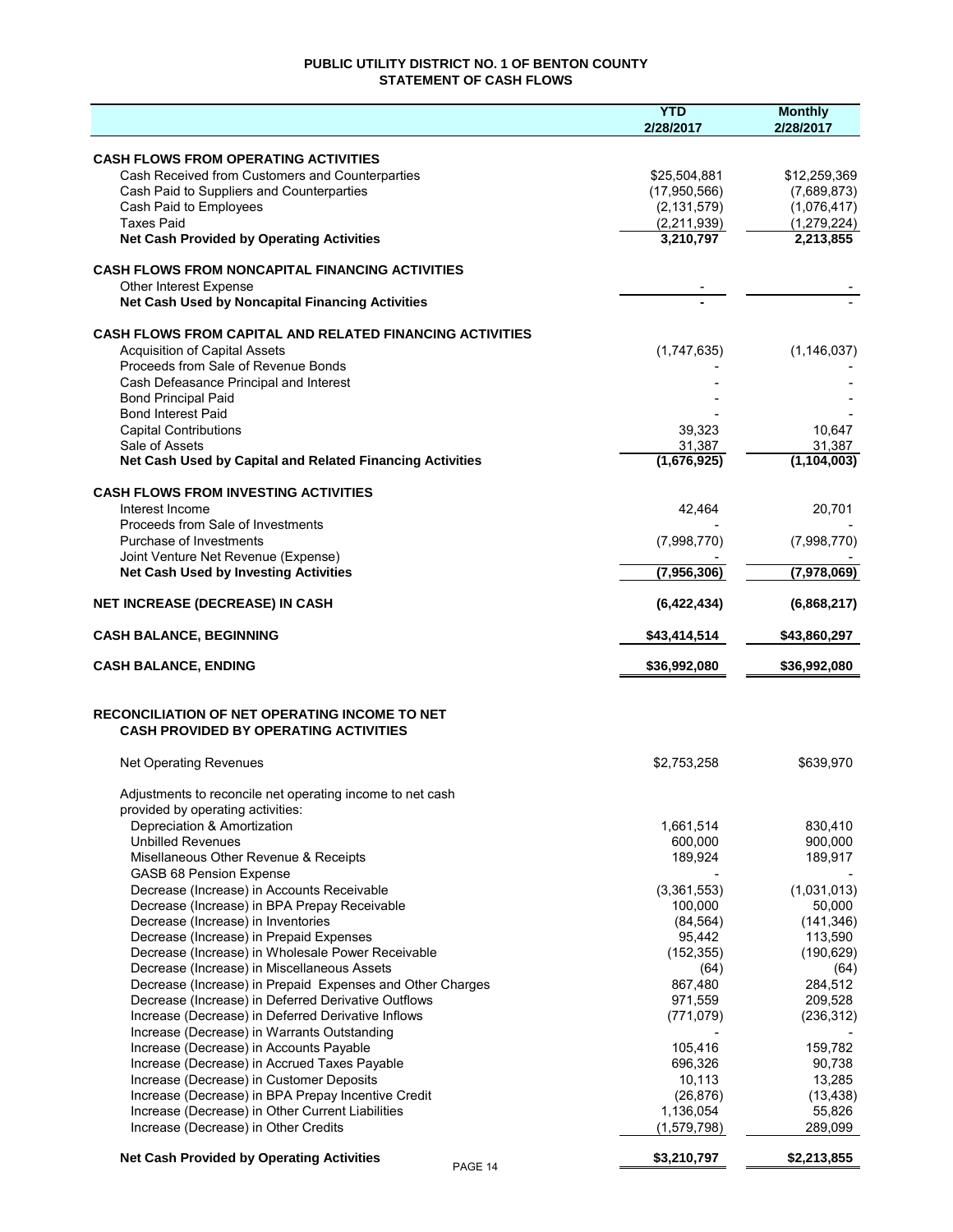## **PUBLIC UTILITY DISTRICT NO. 1 OF BENTON COUNTY WEATHER STATISTICS February 28, 2017**



|          |       |      |       |       |      | . .  |      |                          |      |      |      |      |        |
|----------|-------|------|-------|-------|------|------|------|--------------------------|------|------|------|------|--------|
| Year     | Jan   | Feb  | March | April | Mav  | June | July | Aug                      | Sept | Oct  | Nov  | Dec  | Annual |
| Normal   | 0.94  | 0.70 | 0.57  | 0.55  | 0.51 | 0.51 | 0.23 | 0.18                     | 0.31 | 0.49 | 0.95 | . 20 | 7.14   |
| 2017     | . .43 | .78  |       |       |      |      |      |                          |      |      |      |      | 3.21   |
| 2016     | . 47  | 0.27 | 1.01  | 0.34  | 0.21 | 0.38 | 0.27 | $\overline{\phantom{a}}$ | 0.08 | 2.59 | 0.57 | 0.47 | 7.66   |
| 6-yr Avg | 0.72  | 0.43 | 0.76  | 0.33  | 0.83 | 0.67 | 0.11 | 0.19                     | 0.13 | 0.97 | 0.47 | 0.84 | 6.45   |



2016 | - | - | - | 347 | 1,422 | 4,038 | 8,411 | 12,276 | 6,531 | 1,044 | - | - | 34,069

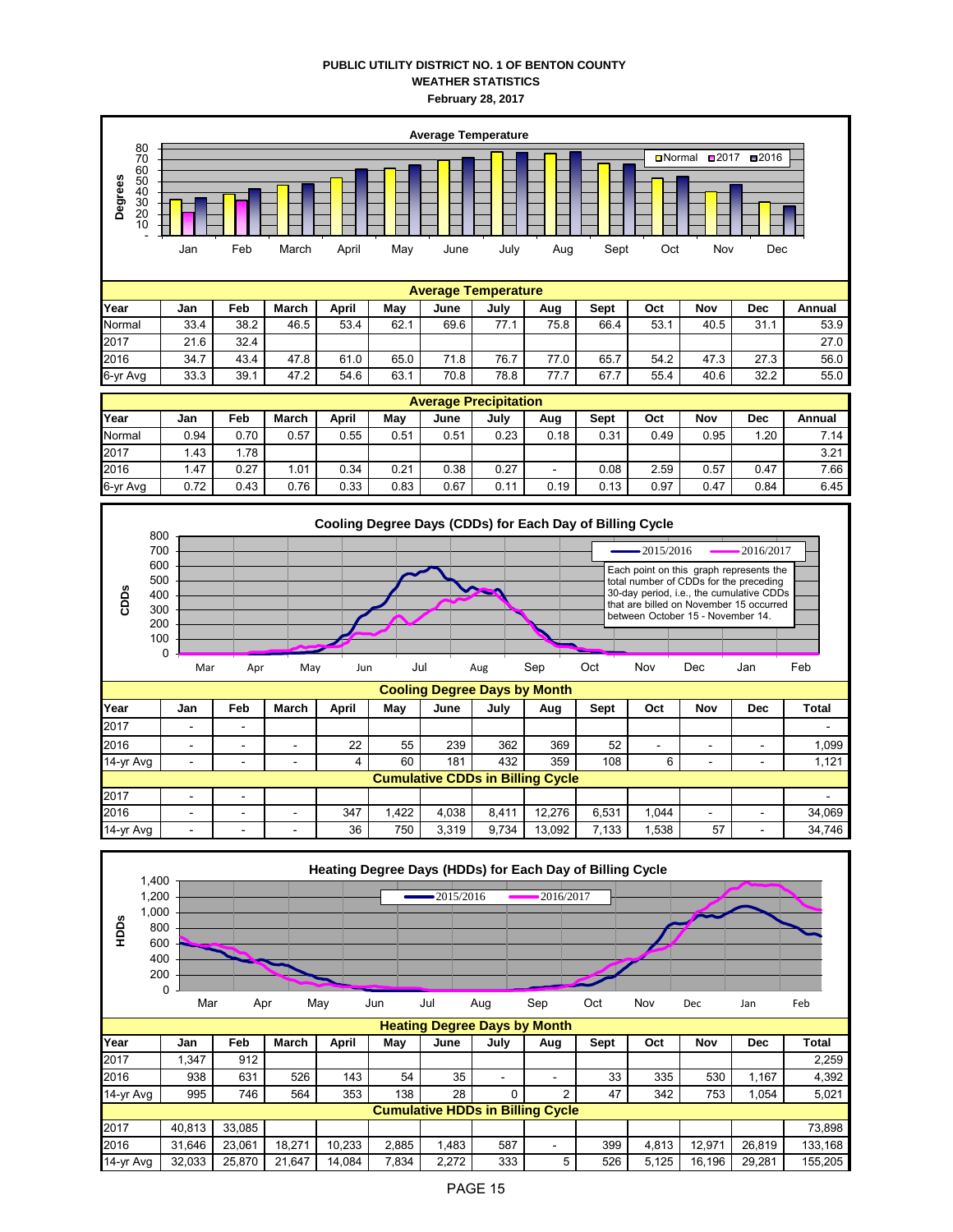#### **PUBLIC UTILITY DISTRICT NO. 1 OF BENTON COUNTY BROADBAND SUMMARY**

#### *February Highlights*

Walker Heye Attorney and Tri City Radiology both connected to new 100Mbps Access Internet (AI) services. United Way also was connected with a 150Mbps AI service. Sigma management upgraded to 150Mbps AI and Kent Oswalt, Miller Mertan Spanner, Everstar Reality, Paramount, and Port of Benton changed their service to 100Mbps AI. Ben Franklin Transit upgraded both of their sites to 100Mbps transport.

|                                                             |                          |           |                          |              |              |            |      | ACTUALS                  |               |             |                          |            |            |                          |                           |                             |
|-------------------------------------------------------------|--------------------------|-----------|--------------------------|--------------|--------------|------------|------|--------------------------|---------------|-------------|--------------------------|------------|------------|--------------------------|---------------------------|-----------------------------|
|                                                             | 2017<br><b>Budget</b>    | Jan       | Feb                      | <b>March</b> | <b>April</b> | <b>May</b> | June | July                     | <b>August</b> | <b>Sept</b> | Oct                      | <b>Nov</b> | <b>Dec</b> | <b>YTD</b>               | <b>Budget</b><br>Variance | <b>Inception</b><br>to Date |
| <b>OPERATING REVENUES</b>                                   |                          |           |                          |              |              |            |      |                          |               |             |                          |            |            |                          |                           |                             |
| Ethernet                                                    | 1,523,071                | \$113,908 | \$117,604                |              |              |            |      |                          |               |             |                          |            |            | \$231,511                | 1,291,560                 |                             |
| Non-Recurring Charges                                       |                          | 1,500     | 25,519                   |              |              |            |      |                          |               |             |                          |            |            | \$27,019                 | (27, 019)                 |                             |
| <b>TDM</b>                                                  | 69,372                   | 5,781     | 5,781                    |              |              |            |      |                          |               |             |                          |            |            | 11,562                   | 57,810                    |                             |
| Wireless                                                    | 312                      | 26        | 26                       |              |              |            |      |                          |               |             |                          |            |            | 52                       | 260                       |                             |
| Internet Transport Service                                  | 123,540                  | 4,255     | 3,019                    |              |              |            |      |                          |               |             |                          |            |            | \$7,274                  | 116,266                   |                             |
| <b>Fixed Wireless</b>                                       | 82,779                   | 5,976     | 5,832                    |              |              |            |      |                          |               |             |                          |            |            | \$11,808                 | 70,971                    |                             |
| Broadband Revenue - Other                                   | 281,642                  | 45,513    | 41,927                   |              |              |            |      |                          |               |             |                          |            |            | \$87,440                 | 194,202                   |                             |
| Subtotal                                                    | 2,080,716                | 176,959   | 199,708                  |              |              | ÷,         | ÷    |                          | $\sim$        |             | $\sim$                   | ×,         |            | \$376,667                |                           |                             |
| NoaNet Maintenance Revenue                                  | $\overline{\phantom{a}}$ |           | $\overline{\phantom{a}}$ |              |              |            |      |                          |               |             |                          |            |            | $\overline{\phantom{a}}$ |                           |                             |
| <b>Bad Debt Expense</b>                                     |                          |           |                          |              |              |            |      |                          |               |             |                          |            |            | $\sim$                   |                           |                             |
| <b>Total Operating Revenues</b>                             | 2,080,716                | 176,959   | 199,708                  |              |              |            |      |                          |               |             |                          |            |            | \$376,667                | 1,704,049                 | 16,615,282                  |
| <b>OPERATING EXPENSES</b>                                   |                          |           |                          |              |              |            |      |                          |               |             |                          |            |            |                          |                           |                             |
|                                                             | $\sim$                   |           |                          |              |              |            |      |                          |               |             |                          |            |            |                          | $\overline{\phantom{a}}$  |                             |
| Marketing & Business Development                            |                          |           |                          |              |              |            |      |                          |               |             |                          |            |            |                          |                           |                             |
| <b>General Expenses</b>                                     | 318,185                  | 61,302    | 81,153                   |              |              |            |      |                          |               |             |                          |            |            | \$142,454                | 175,731                   |                             |
| Other Maintenance                                           | 90,000                   | 477       | 271                      |              |              |            |      |                          |               |             |                          |            |            | \$749                    | 89,251                    |                             |
| NOC Maintenance                                             | 411,681                  | 1,460     | $\sim$                   |              |              |            |      |                          |               |             |                          |            |            | 1,460                    | 410,221                   |                             |
| Wireless Maintenance                                        |                          |           |                          |              |              |            |      |                          |               |             |                          |            |            | \$0                      |                           |                             |
| Subtotal                                                    | 819,866                  | 63,239    | 81,424                   |              |              |            |      |                          |               |             |                          |            |            | \$144,663                | 675,203                   | 9,940,955                   |
| NoaNet Maintenance Expense                                  | $\sim$                   | $\sim$    | $\sim$                   |              |              |            |      |                          |               |             |                          |            |            | \$0                      | $\sim$                    |                             |
| Depreciation                                                | 886,520                  | 65,230    | 65,039                   |              |              |            |      |                          |               |             |                          |            |            | \$130,270                | 756,250                   | 9,930,870                   |
| <b>Total Operating Expenses</b>                             | 1,706,386                | 128,470   | 146,463                  | $\sim$       |              |            |      |                          |               |             | $\overline{\phantom{a}}$ | ÷          |            | \$274,933                | 1,431,453                 | 19,871,825                  |
| <b>OPERATING INCOME (LOSS)</b>                              | 374,330                  | 48,489    | 53,245                   |              |              |            |      |                          |               |             |                          |            |            | \$101,734                | 272,596                   | (3, 256, 543)               |
| NONOPERATING REVENUES & EXPENSES                            |                          |           |                          |              |              |            |      |                          |               |             |                          |            |            |                          |                           |                             |
| Internal Interest due to Power Business Unit <sup>(1)</sup> | (347, 328)               | (28, 913) | (28, 729)                |              |              |            |      |                          |               |             |                          |            |            | (\$57,642)               | 289,686                   | (5,984,736)                 |
| <b>CAPITAL CONTRIBUTIONS</b>                                |                          |           |                          |              |              |            |      |                          |               |             |                          |            |            |                          |                           |                             |
| Contributions in Aid of Broadband                           | 10,000                   | 1,688     | 98                       |              |              |            |      |                          |               |             |                          |            |            | \$1,785                  | (8, 215)                  | 4,818,366                   |
| <b>BTOP</b>                                                 |                          | ×.        |                          |              |              |            |      |                          |               |             |                          |            |            |                          | $\sim$                    | 2,282,671                   |
|                                                             |                          |           |                          |              |              |            |      |                          |               |             |                          |            |            |                          |                           |                             |
| <b>INTERNAL NET INCOME (LOSS)</b>                           | \$37,002                 | \$21,264  | 24,613                   |              |              |            |      |                          |               |             |                          |            |            | \$45,877                 | \$554,067                 | (2, 140, 242)               |
| <b>NOANET COSTS</b>                                         |                          |           |                          |              |              |            |      |                          |               |             |                          |            |            |                          |                           |                             |
| <b>Member Assessments</b>                                   |                          |           |                          |              |              |            |      |                          |               |             |                          |            |            |                          |                           | \$3,159,092                 |
| Membership Support                                          |                          | 657       | 522                      |              |              |            |      |                          |               |             |                          |            |            | \$1,179                  |                           | 118,416                     |
| <b>Total NoaNet Costs</b>                                   | $\sim$                   | 656.86    | 522.01                   | $\sim$       |              |            |      | $\overline{\phantom{a}}$ | $\sim$        |             | $\sim$                   | $\sim$     |            | \$1,179                  | (\$1,179)                 | \$3,277,508                 |
|                                                             |                          |           |                          |              |              |            |      |                          |               |             |                          |            |            |                          |                           |                             |
| <b>CAPITAL EXPENDITURES</b>                                 | \$953,616                | \$104,165 | \$55,558                 |              |              |            |      |                          |               |             |                          |            |            | \$159,723                | \$793,893                 | \$20,879,195                |
| NET CASH (TO)/FROM BROADBAND <sup>(2)</sup>                 | \$317,234                | \$10,585  | 62,302                   |              |              |            |      |                          |               |             |                          |            |            | \$72,887                 |                           | (\$10,381,339)              |

(1) Internal interest budget is estimated based on cash flow projections (an interest rate of 3.53% is being used).

(2) Includes excess of revenues over operating costs, capital expenditures and NoaNet assessments; excludes depreciation and internal interest to Electric System